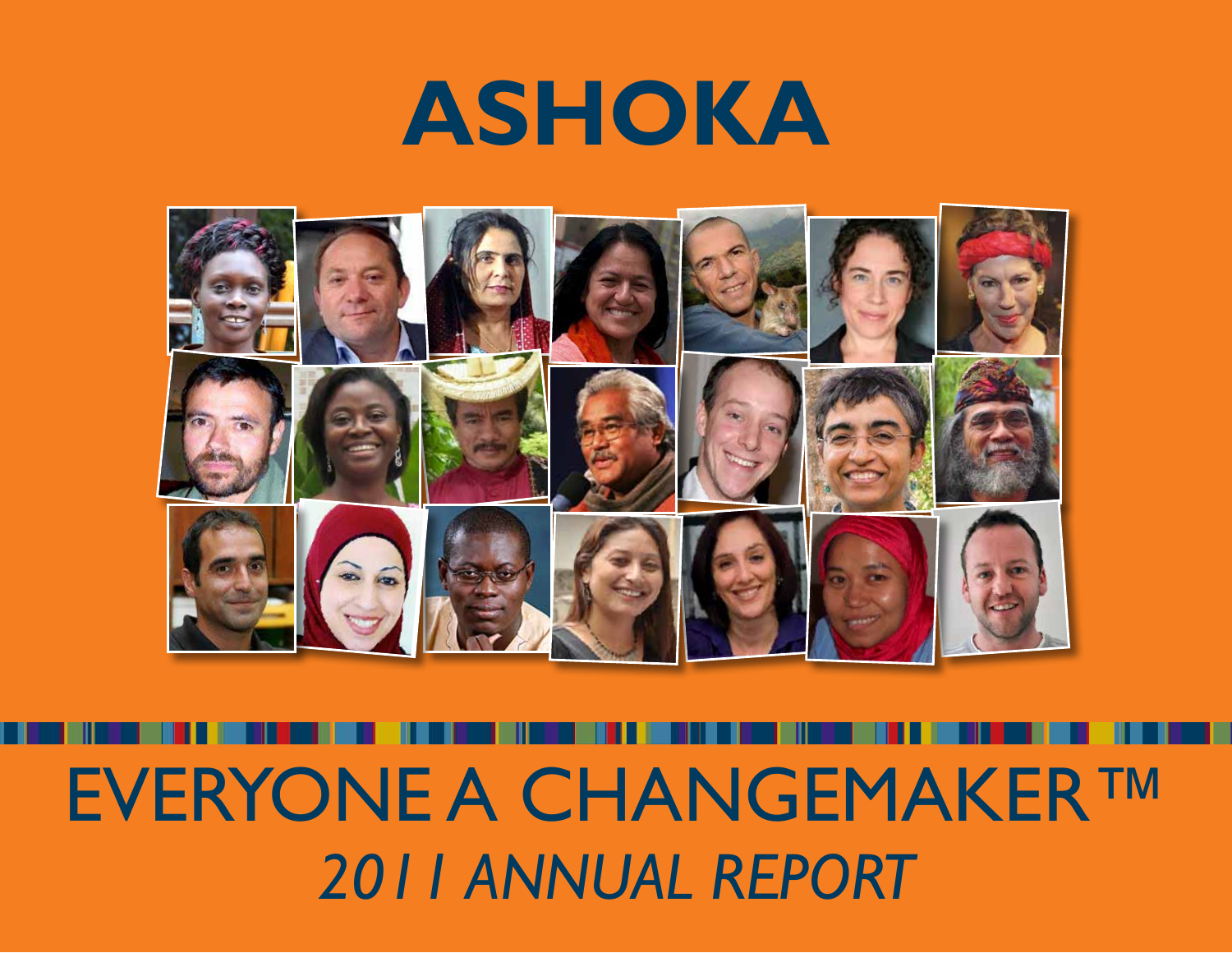*Rodrigo Baggio, elected to the Ashoka Fellowship in 1996, empowers the poor to use information and communication technology. Since he was elected, his organization, the Center for Digital Inclusion, has trained 1.25 million people in 803 selfmanaged and selfsustaining community centers in 13 countries. Rodrigo was selected to participate in Ashoka's first Globalizer in 2010. He is pictured here in the Cantagalo favella in Rio de Janeiro.*

Photo: John Maier, Jr./ The Image Works

### **Cover Image**

Ashoka Fellows from around the world—individuals with systemchanging solutions to the world's most challenging social problems.

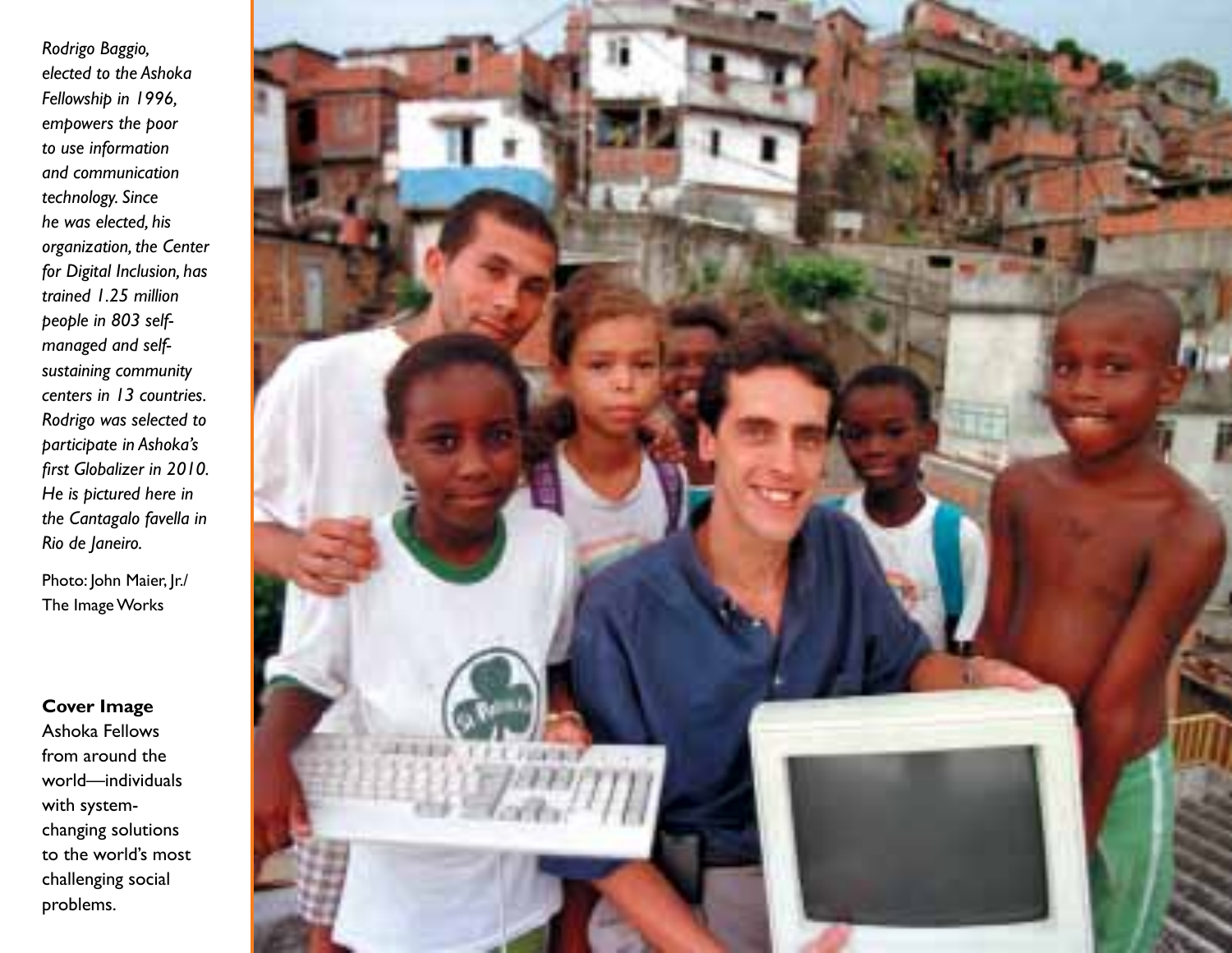# Message from Our President



Ashoka is proud to be celebrating its 30th anniversary this year - three decades of building the citizen sector in over 70 countries. We began by pioneering the concept of social entrepreneurship introduced by Ashoka's founder and CEO Bill Drayton. Ashoka has since identified nearly 3,000 social entrepreneurs who are leading the charge, whose new solutions are challenging conventional ideas and changing the world for the better. The professionalization of the field represents an historical shift in how societies perceive the agency of individuals to drive social change. As we look to the future we understand that the only way to address the growing number of problems is to ensure that there are more problem solvers in society. This explosion of empowerment and activity will require fundamental shifts in parenting and education, as well as changes in how businesses and governments engage in the world. Ashoka seeks to serve this historical moment for greatest social impact.

Thanks to our global network and partners, Ashoka has uncovered various insights about social change and impact. We initially saw that the most profound change occurs when an entrepreneur pursues a system-changing idea—more than half of Ashoka Fellows have changed national policy after five years. We've also learned that the scaling and replication of these models requires a particular enabling environment, which can be cultivated. Ashoka calls this enabling environment an *Everyone a Changemaker* world, a world that responds quickly and effectively to social challenges and where every individual is equally empowered to effect social change. In 2011, an unprecedented number of social entrepreneurs gathered in Paris to define and develop the necessary ecosystem for accelerating social change. It was characterized by two ideas: collaborative action and concentration of changemakers.

As you are reading the following pages, we would ask you to look for opportunities for action in your own sphere of influence. You are very much part of the movement which thousands of Ashoka Fellows and supporters are building across the world. The world Ashoka ultimately strives to create is about everybody effecting change, and we welcome you as a co-creator.

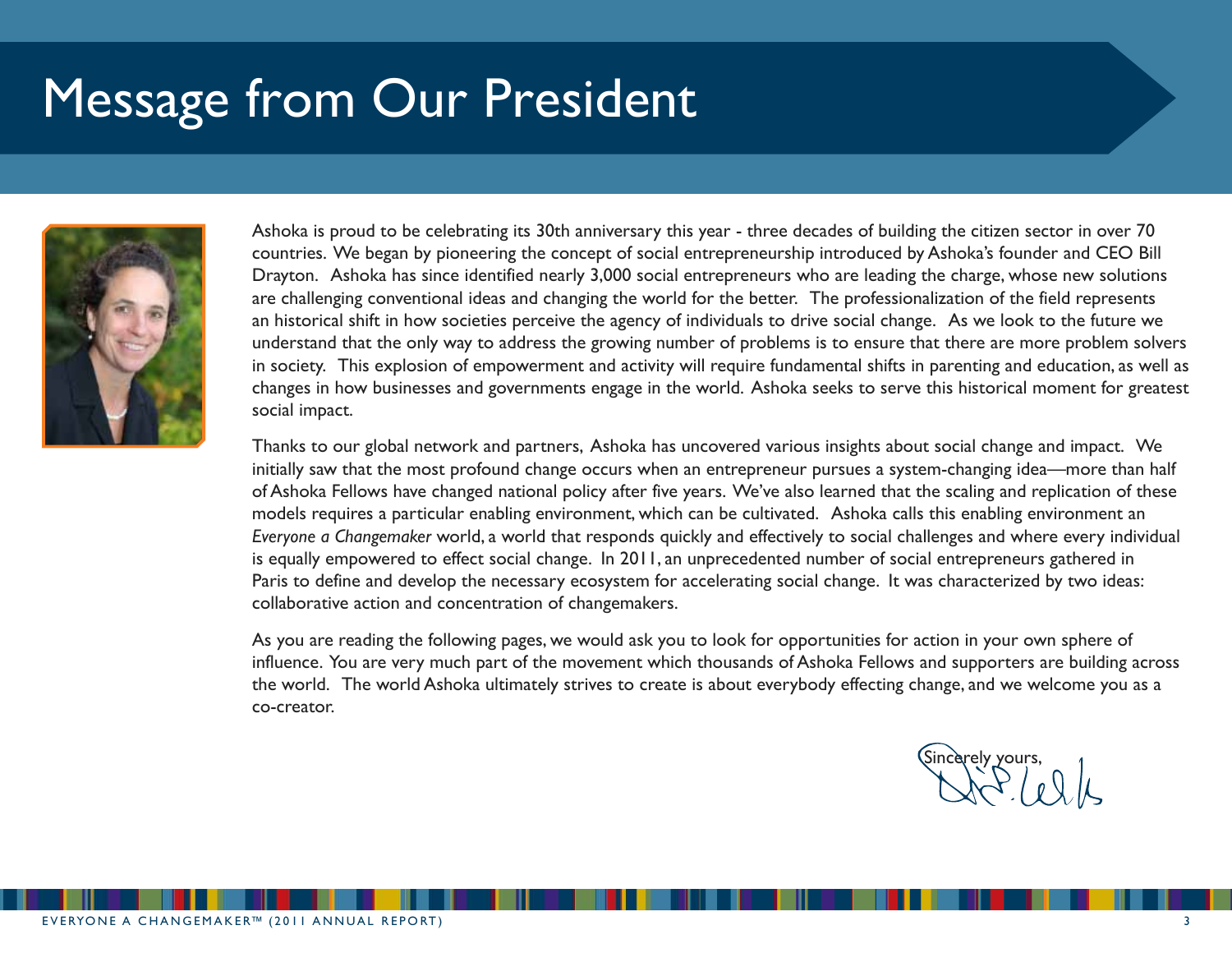# Our Vision and Mission

### **Mission**

Ashoka endeavors to create an *Everyone a Changemaker* world—one where each person is equipped with the skills, drive, and resources to push forward solutions to pressing social and environmental problems, and each organization is designed to maximize the changemaking potential of its members.

### **History**

Ashoka was founded as an answer to a question: Given the immensity of the problems facing this planet, how can we ever hope to solve them? Our hypothesis: the institutions traditionally expected to solve such problems cannot experiment and fail quickly enough to respond to the everchanging environment. The solution is to support and invest in social entrepreneurs, the people so driven to change an entrenched global problem that they will stop at nothing, and so creative that they see beyond the existing barriers to change and invent entirely new solutions. The ideas, models and movements created by these social entrepreneurs will then ripple throughout society.

Bill first tested his theory in 1978, when he traveled to India, Indonesia, and Venezuela to find and interview people with game-changing approaches to solve problems in their regions, people whom he later gave the name "social entrepreneur." Blown away by the power and impact of their work, as well as their fast growing numbers, Bill founded Ashoka in 1980. While the initial goal of the organization was to encourage and assist social entrepreneurs as they worked to make the world better, Ashoka realized soon enough that a truly changed world will require everyone—from school child to prime minister—to value and drive social innovation. Out of this insight was born our *Everyone a Changemaker* mission.

### **Approach**

Rather than focus solely on individual social entrepreneurs as engines of innovation, Ashoka recognizes that successful and lasting social change is a collaborative endeavor. Ashoka works in areas ranging from empathy education to agricultural innovation, but in each of these areas, we bring together teams of people with common goals and equip them with the entrepreneurial tools and resources they need to tackle some of the world's most challenging social problems. In so doing, we not only give rise to innovative new solutions, but we also create microcosms of changemaking that demonstrate the power and potential of an *Everyone a Changemaker* world.

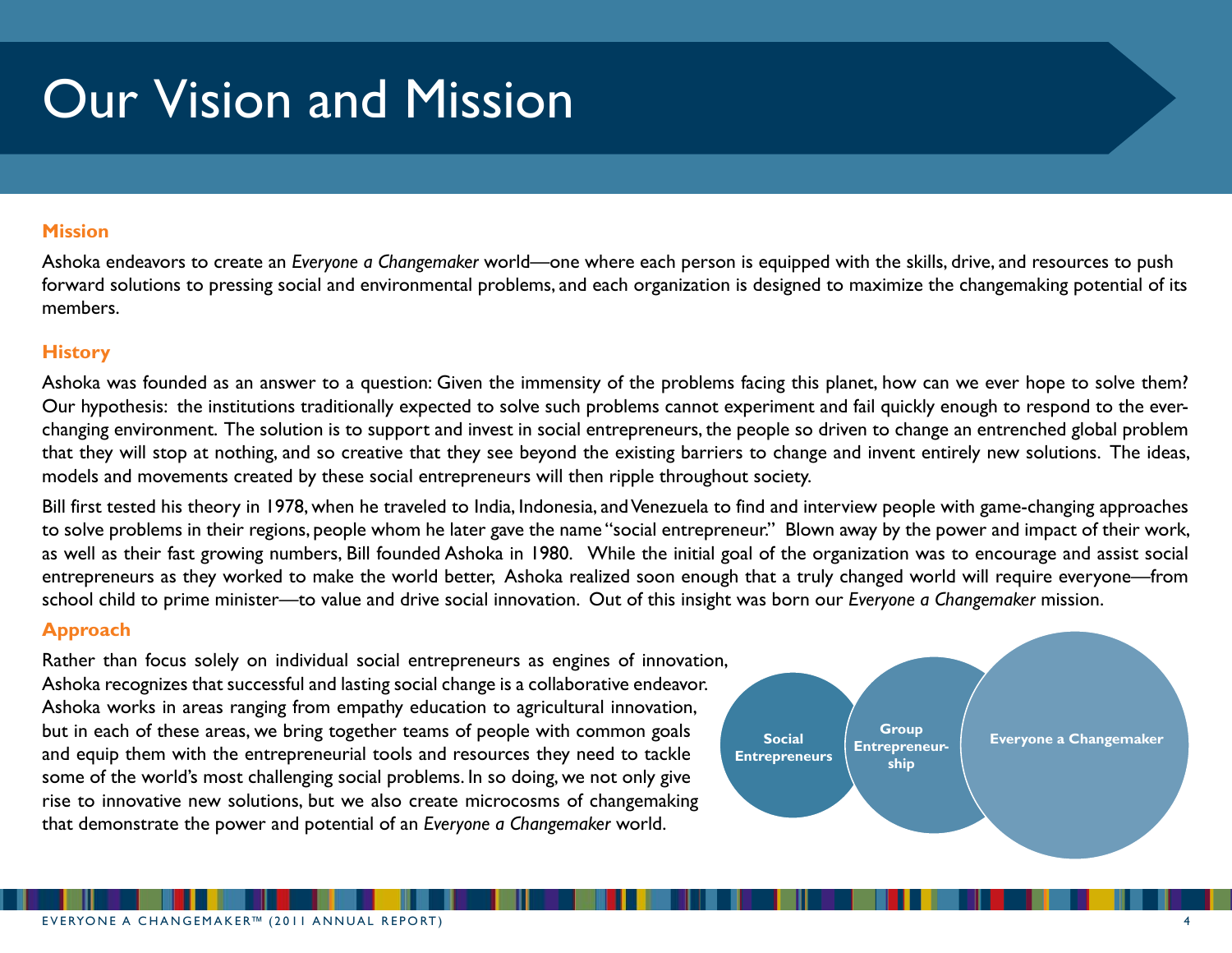

*Ashoka Fellow Lily Thapa from Nepal is reversing age old taboos and practices against widows in Nepal, breaking down the barriers that prevent them from being active members of civil society. Lily will be featured in the first book written about Ashoka's approach to system change, Rippling, available April 2012 from Wiley/Jossey-Bass.*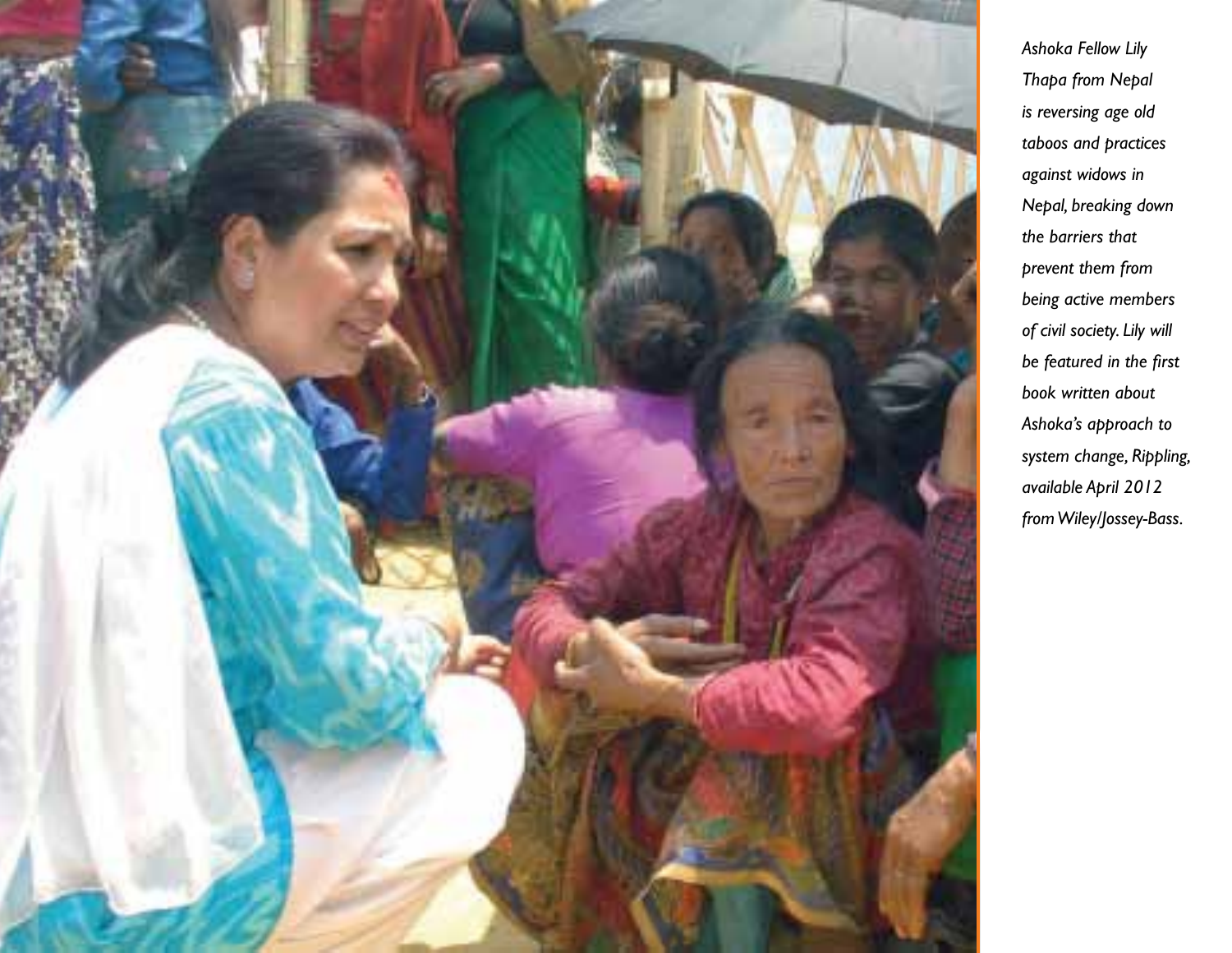# What We Do

### **Identify, Help Launch, and Support Social Entrepreneurs**

**Ashoka invests in people.** We search the world for the leading social entrepreneurs. At launch stage, we provide these Fellows with a living stipend for an average of three years which allows them to focus full-time on building their institutions and spreading their ideas.

### **Foster Collaborative Entrepreneurship**

Ashoka accelerates social impact by engaging **communities of entrepreneurs** in ripening fields to think and create together to tip the world.

### **Build an Everyone a Changemaker World**

A truly changed and sustainable world will require everyone to have the essential skills of changemaking: empathy, teamwork and leadership for change. **More problem solvers** and barriers torn down between sectors will result in safer, happier, more equal and more successful societies.

> *Ashoka Fellow Ishita Chaudhry launched Youth Parliament in India, the country's largest direct advocacy organization for young people. She has built a national network of young leaders who organize themselves and educate government officials on the views and opinions of India's 300 million young people. Photo: Kyle Taylor*

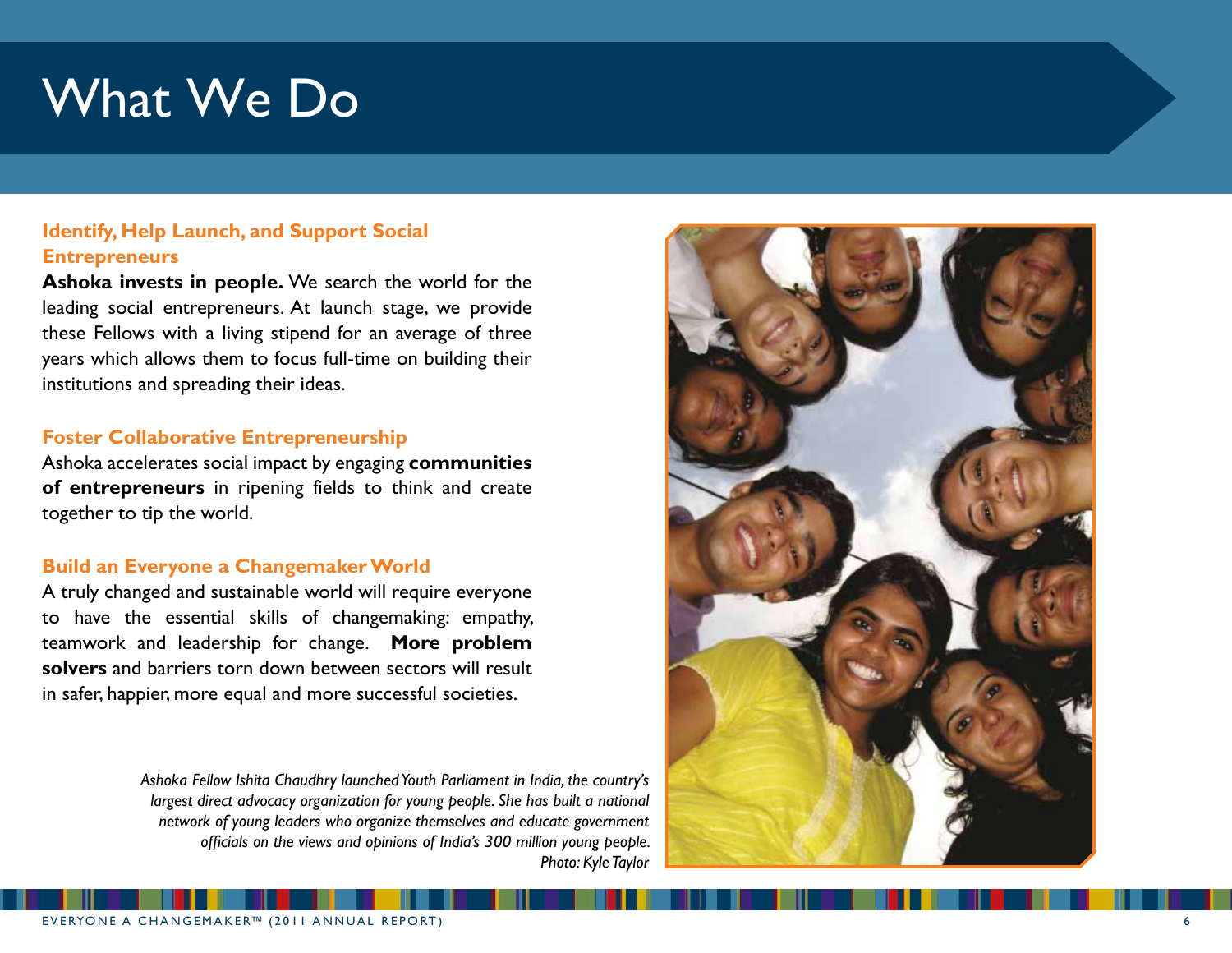# Our Global Reach

Ashoka is the global association of the world's leading social entrepreneurs—men and women with system changing solutions for the world's most urgent social problems. Since 1981, we have elected nearly **3,000 leading social entrepreneurs** as Ashoka Fellows, providing them with living stipends, professional support, and access to a global network of peers in **over 70 countries**.

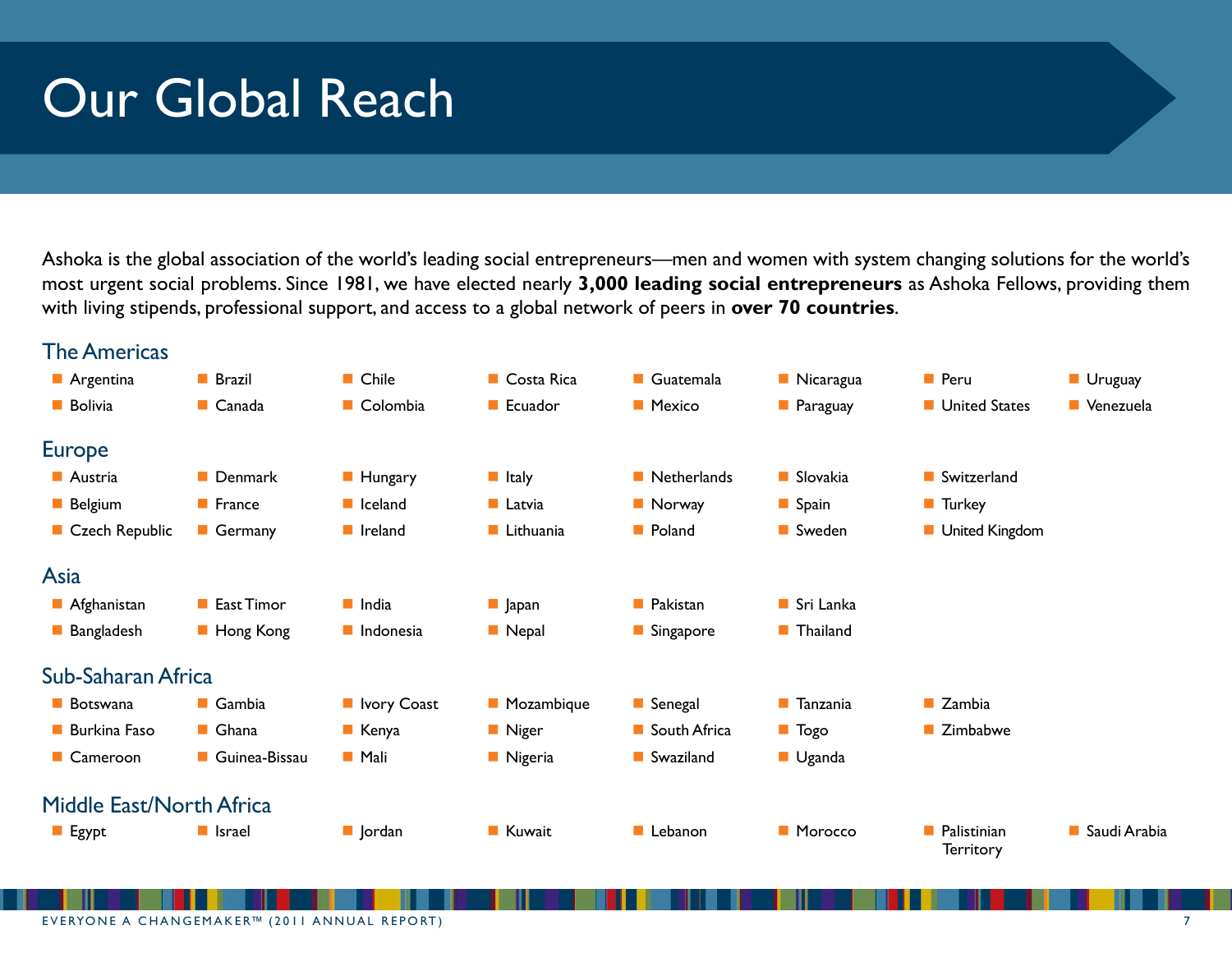# 2011 at a Glance



### **Ashoka Launches Empathy**

In May 2011, Ashoka launched an initiative aimed at changing the way our education system works, so that empathy becomes as much of a priority as math or language arts. Building on proven practices and strategies established by hundreds of Fellows working with children, we aim to equip principals, teachers, and parents with the tools they need to effectively grow and nurture empathy in today's youth. Learn more at: startempathy.org



### **Bill Drayton and Ashoka Win Top U.S. Philanthropic/Citizen Sector Recognition, the John W. Gardner Leadership Award**

Bill Drayton, founder and CEO of Ashoka: Innovators for the Public, received the prestigious John W. Gardner Leadership Award. The Award was established in 1985 to honor outstanding Americans who exemplify the leadership and the ideals of John W. Gardner (1912- 2002), American statesman and founding chair of Independent Sector. Independent Sector presents the award each year to an individual whose leadership in or with the nonprofit community has been transformative and who has mobilized and unified people, institutions, or causes that improve people's lives.



### **Bill Drayton and Ashoka Win Prince of Asturias Award ("The Spanish Nobel")**

Bill Drayton, founder and CEO of Ashoka: Innovators for the Public, took home a tremendous honor in 2011. Drayton was awarded the Prince of Asturias Prize for International Cooperation, Spain's highest honor and Nobel Prize equivalent. The Prince of Asturias Award aims to "reward the scientific, technical, cultural, social, and humanistic work performed at an international level whose work has contributed in both an exemplary and relevant way to the mutual understanding, progress or fellowship among peoples."



### **Ashoka Launches the 20/20 Campaign**

In October 2011, Ashoka launched the 20/20 Campaign—an initiative to source 20 entrepreneurs (business or social) to engineer big systems changes on key issue areas that Ashoka has identified as being ripe for bold entrepreneurial leadership such as youth, empathy, health, housing, Japan, and Africa among others. Learn more at 2020.ashoka.org.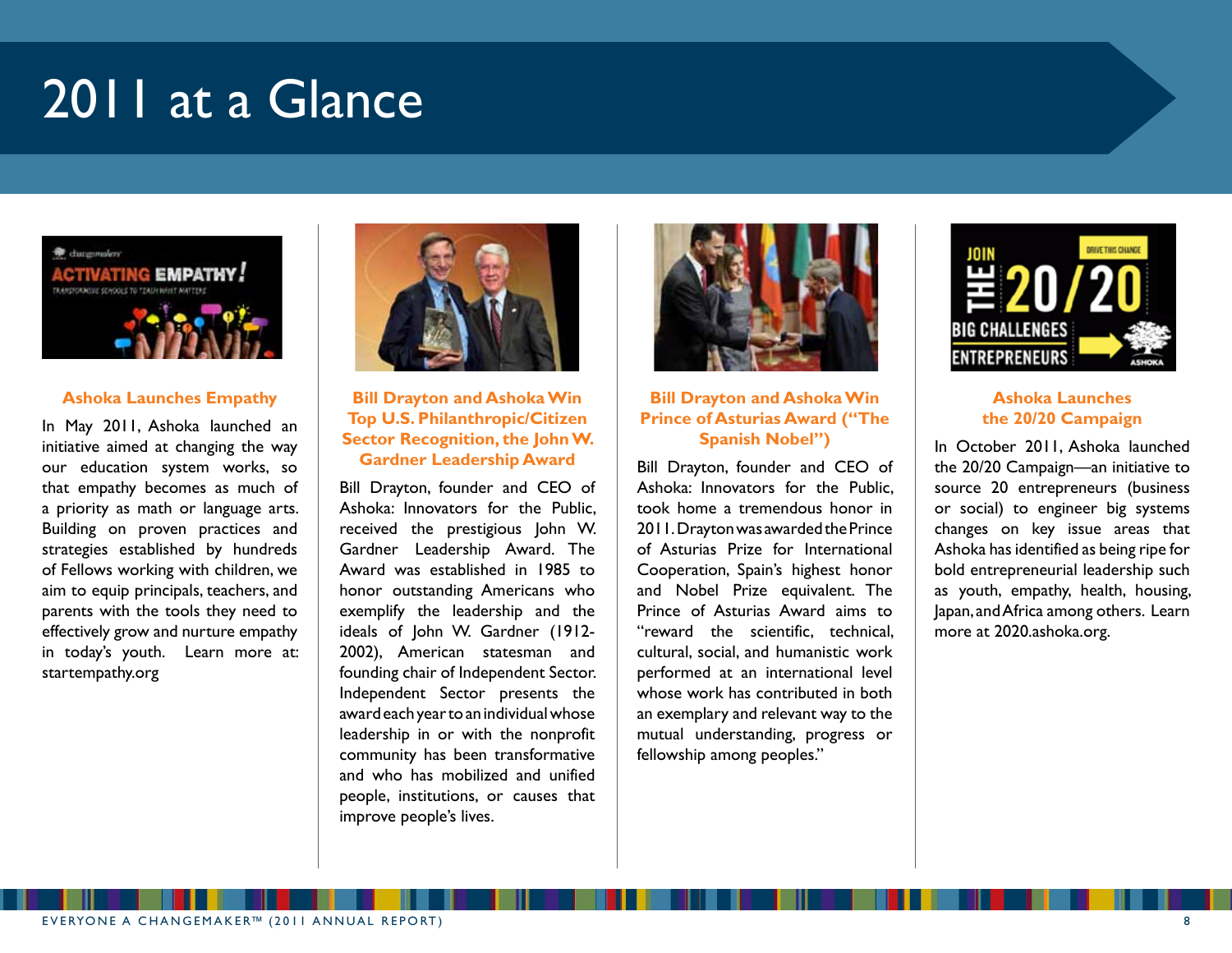# 2011 at a Glance, *cont.*

### ASHOKA CHANGEMAKERS' WEEK JANE 16 - 23 FARIS WELCOMES SOCIAL ENTREPRENEURS FROM AROUND THE WORLD



### **Changemakers Week in Paris**

In June 2011, Ashoka hosted the Changemakers Week in Paris which included workshops, debates, and brainstorming sessions designed for participants to learn more about groundbreaking business and social change models and the power of social innovation. Presenters shared cutting-edge strategies currently making a difference in a dozen fields including energy, sustainable agriculture, education, and affordable housing.



#### **Ashoka Turns 30**

In 2011, Ashoka celebrated its 30th Anniversary—thirty years of pioneering vision and action. Starting with the first Ashoka Fellow elected in India in 1981 to the hundreds of social entrepreneurs who joined our network this year, the combined social impact of the Ashoka has grown extensively. Our Fellows alone directly reach more than 300 million citizens across the globe. Their influence as pattern changers is reshaping the entire fields of health, economic development, education and the environment.

For Ashoka's birthday, we asked our community around the world to share their Ashoka stories. Share in the celebration at www.ashoka.org/ ashoka-birthday-blogs.

### **A Wonderful Birthday Gift, A Changemaker's Story** Lani Frazier, Founder of Synergies in Sync.



"As a bone-tumor survivor at the age of five and first-generation Filipino-American who emigrated from Tondo Manila to the US at the age of nine, the acculturation and personal transformation experience was not easy. An entire village of family and friends, mentors, role models, advisors, and teachers have

helped guide me to where I am today; but the journey of finding my life's meaning did not have clarity until I was a doctoral student at Pepperdine University years ago and discovered Ashoka.

This discovery was a clear, defining, moment and I'm happy to say that my entire world has been pleasantly re-arranged ever since! Windows of possibilities opened; I felt feverish to help bring this life-changing experience and newfound confidence to others. At the time life-changing experience<br>Pursuing my doctoral research work example in a discovered Ashoka, I was pursuing my doctoral research work on women entrepreneurs and computer gaming. But, I knew that if I truly wanted to investigate the issue of HOW to increase awareness for a life of changemaking in all people, I had to explore and learn from the experts. I re-directed the entire focus of my research towards studying Ashoka Fellows in the education and workforce sector. I was interested in exploring how we can truly help prepare all people for the life of a changemaker. And I mean all people, not just practitioners or academics interested in social entrepreneurship.

Today, I'm a full-time changemaker (young late bloomer) and social entrepreneur-in-the-works through my work at my consulting company, Synergies in Sync. I am also a part-time adjunct professor and get to mentor young changemakers every day, which I love so much. I'm a multi-disciplinarysocio-techie inspired-educator by trade, and a business entrepreneur of an on-demand education and marketing consulting and talent services boutique firm that's dedicated to fostering the *Everyone a Changemaker* movement. Our company slogan is "helping changemakers champion the world"!

Ashoka has highly influenced the outcome of my career...and for that I thank you and am forever grateful.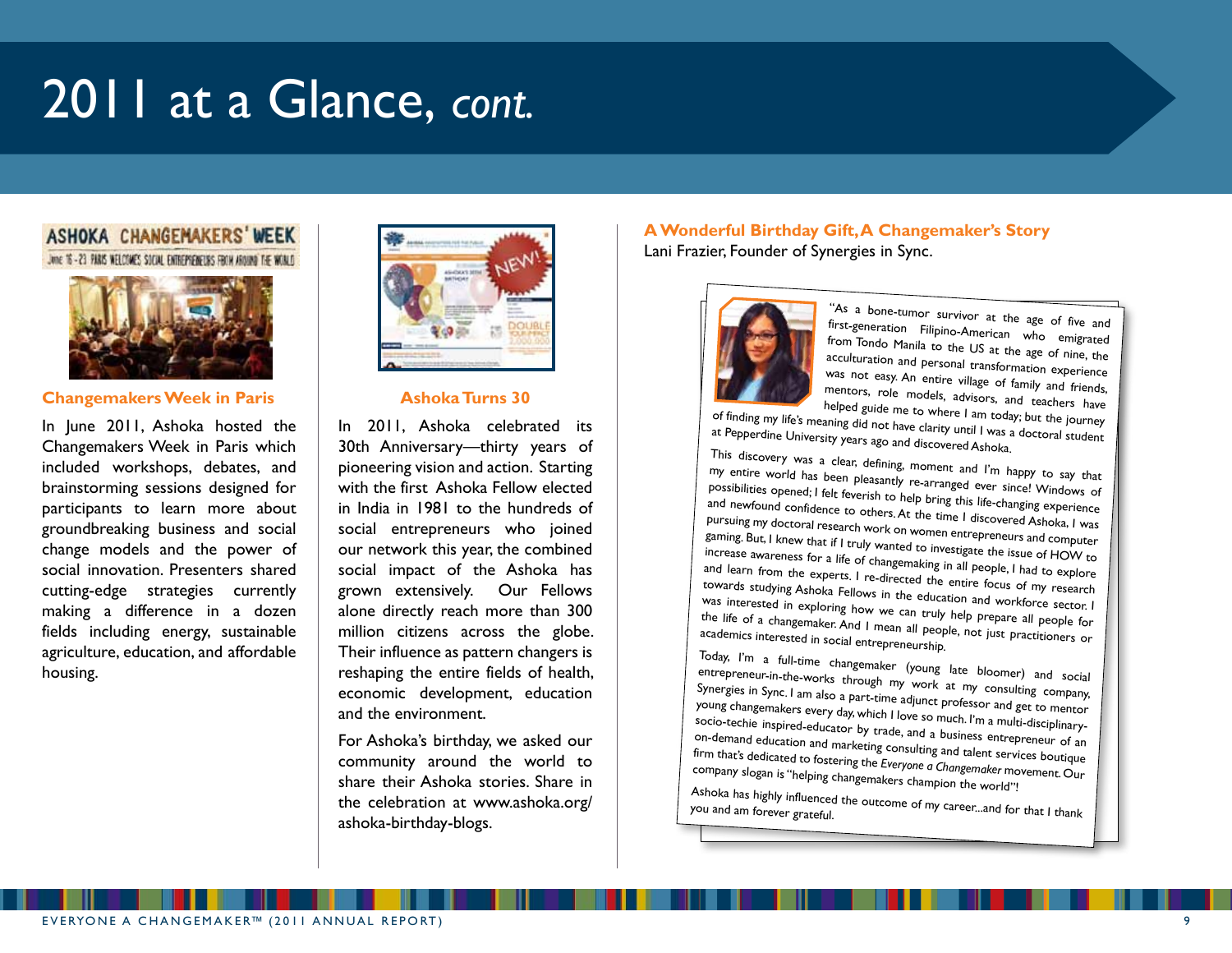# Impacting Society Through System Changes

"Social entrepreneurs are not content just to give or teach how to fish. They will not rest until they have **revolutionized** the fishing industry."

Bill Drayton, Chairman & CEO

### *If our goal is to revolutionize the fishing industry (or any other industry), how will we know we have succeeded?*

Success will be a fundamental shift in the system that surrounds a given problem in society. Donella Meadows, the author of *Thinking in Systems*, defines a system as "an interconnected set of elements that is coherently organized in a way that achieves something." In summary, a system contains elements, interconnections, and a purpose. Consider a football team as a system. The elements are the players, coach, field, and ball. The interconnections are the rules of the game and the purpose is to win games. Changing elements of a system has the least effect on the system. A football team remains a team even if every player, coach, and field are changed though it may play better or worse. However, changing the interconnections of a system has profound effects; for example, changing the rules of football can lead to the game of basketball. A change in purpose of the system also has profound effects on the system—for example making the purpose of the game to allow every player a chance to play.

We have learned Ashoka Fellows change systems primarily through the power of their ideas. Most build organizations as vehicles to advance their ideas. They also significantly contribute to strengthening the entire citizen sector as Ashoka Fellows recognize that achieving large-scale change requires spreading and advancing their ideas through complex and diverse networks.



Suraiya Haque developed a self-sustaining model for child care services in Bangladeshi factories. The factories pay for child care themselves because they see the economic benefits. Haque has institutionalized the practice of installing worker-friendly child care centers in the factories enabling leading multinational corporations to be in compliance with standards of operation in Bangladesh.

How do we fairly measure the impact of her work? Do we count the numbers of children currently being served by her organization? What about the children who will benefit five years from now? What about the women who are able to earn better incomes? And what about all the households and children served by the people who copied Suraiya Haque's model? Those numbers do not begin to tell the story of the impact of her work. Her impact is that she engineered a completely new norm in the industry resulting in social benefits on many levels.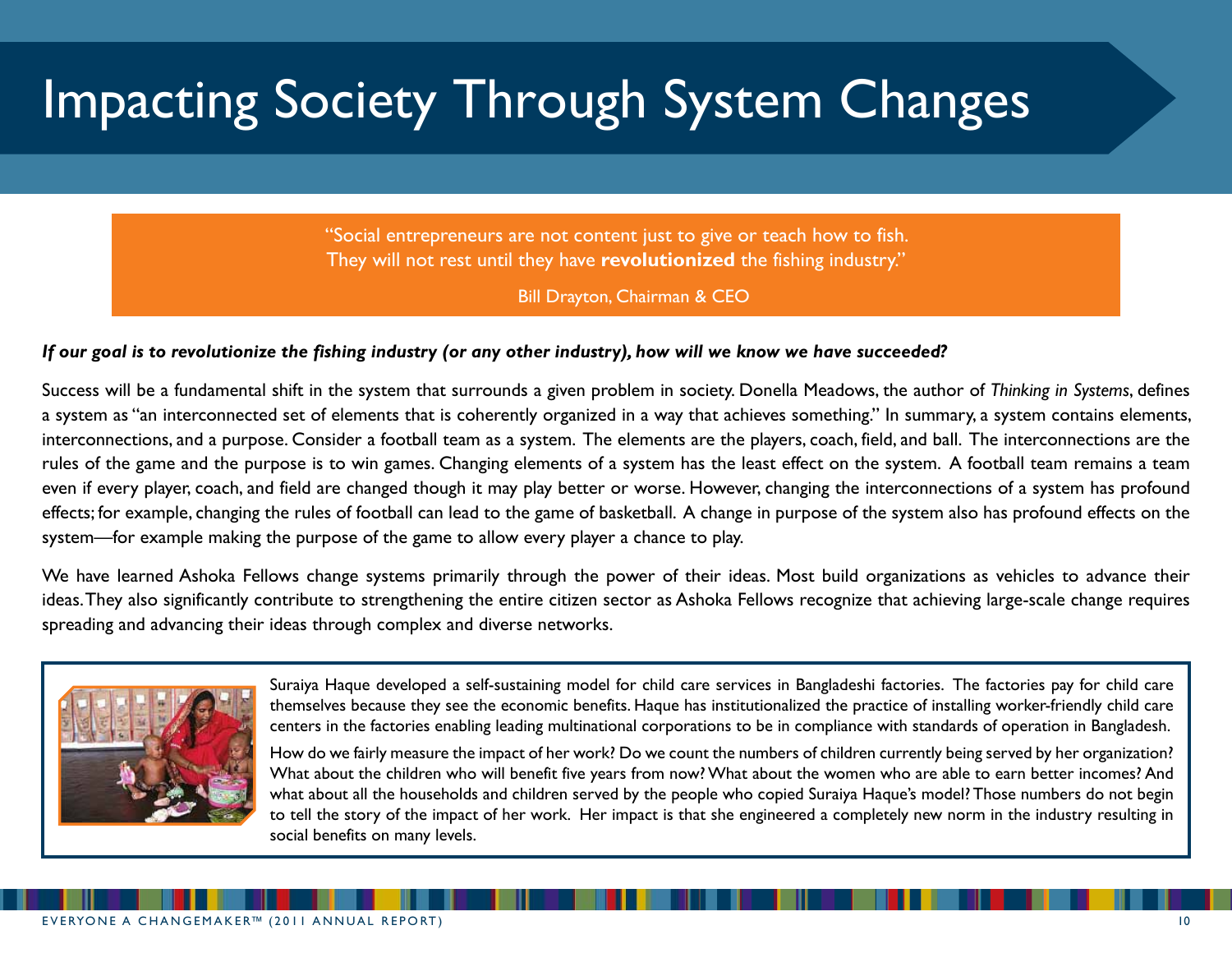### Fellow Criteria and Selection Process

#### **A New Idea (the knock-out test)**

Ashoka cannot elect someone to the Fellowship unless he or she is possessed by a new idea—a new solution or approach to a social problem—that will change the pattern in a field, be it human rights, the environment, or any other. We evaluate the idea historically and against its contemporaries in the field, looking for innovation and the potential for lasting change.

#### **Social Impact**

This criterion focuses on the candidate's idea rather than the candidate. Ashoka is only interested in ideas that it believes will change the field significantly and that will trigger nationwide impact or, for smaller countries, broader regional change. For example, Ashoka will not support the launch of a new school or clinic unless it is part of a broader strategy to reform the education or health system at the national level or beyond.

#### **Creativity**

Successful social entrepreneurs must be creative both as goal-setting visionaries and as problem solvers capable of engineering their visions into reality. Creativity is not a quality that suddenly appears—it is almost always apparent from youth onward. Among the questions we might ask: Does this individual have a vision of how he or she can meet some human need better than it has been addressed before? Does the candidate have a history of creating other new visions?

#### **Entrepreneurial Quality**

Perhaps our most important criterion, entrepreneurial quality is the defining characteristic of first class entrepreneurs. It defines leaders who see opportunities for change and innovation and devote themselves entirely and forever how long it takes to make their historical vision the new pattern. Because they cannot be satisfied in life until this happens, they are wide-open listeners focused on the how-to questions, who constantly adapt their work as they learn and conditions change.

#### **Ethical Fiber**

Social entrepreneurs introducing major structural changes to society have to ask a lot of people to change how they do things. If the entrepreneur is not trusted, the likelihood of success is significantly reduced. Ashoka asks every participant in the selection process to evaluate candidates for their ethical fiber rigorously. To do so often requires one to resort to instinct and gut feelings, not just rational analysis. The essential question is: "Do you trust this person absolutely?" If there is any doubt, a candidate will not pass.

### **What makes Ashoka Fellows unique?**

Ashoka Fellows are visionaries who develop innovative solutions that fundamentally change how society operates. They find what is not working and address the problem by changing the system, spreading the solution, and persuading entire societies to take new leaps. Much like the rare, top business entrepreneurs who redefine industries, social entrepreneurs persist however long the transformation takes. They are creative yet pragmatic, constantly adjusting and changing, with a committed vision that endures until they have succeeded. The following are five examples of leading social entrepreneurs in whom Ashoka has invested.

### **Examples of Ashoka Fellows Elected in 2011**

#### Ishita Chaudhry, India;The Youth Parliament Foundation



Ishita is ridding Indian society of the deeply held premise that youth should have little or no say in matters of public policy that directly impact their lives. Her organization, the Youth Parliament Foundation (TYPF) strengthens youth-led movements in India by creating opportunities for youth to engage with social change

and transform an adult-dominated system to one where young people have the ability to exercise their rights.

#### Josh Nesbit, USA, Global; Medic Mobile



Josh is creating connected and coordinated rural health care systems, transforming the efficacy of decentralized rural public health by reinventing the role of the locally-based community health worker thanks to smart and simple mobile-phone based solutions. Instantaneous communication among community

health workers and between community health workers and physicians and nurses at clinical hubs means that citizen health workers can provide care to their communities with much less dependence on a centralized medical facility.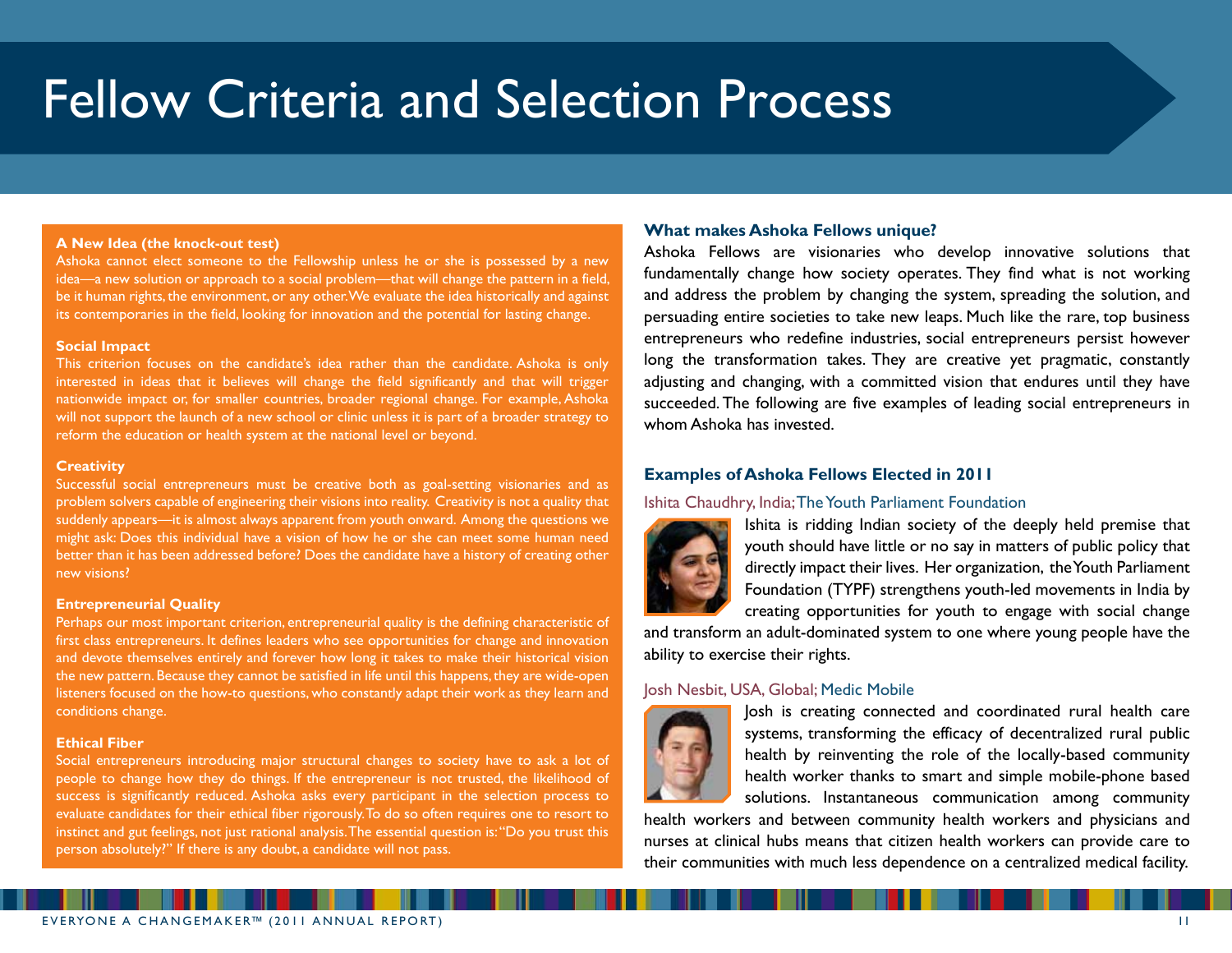### Ashoka Fellows Worldwide\*

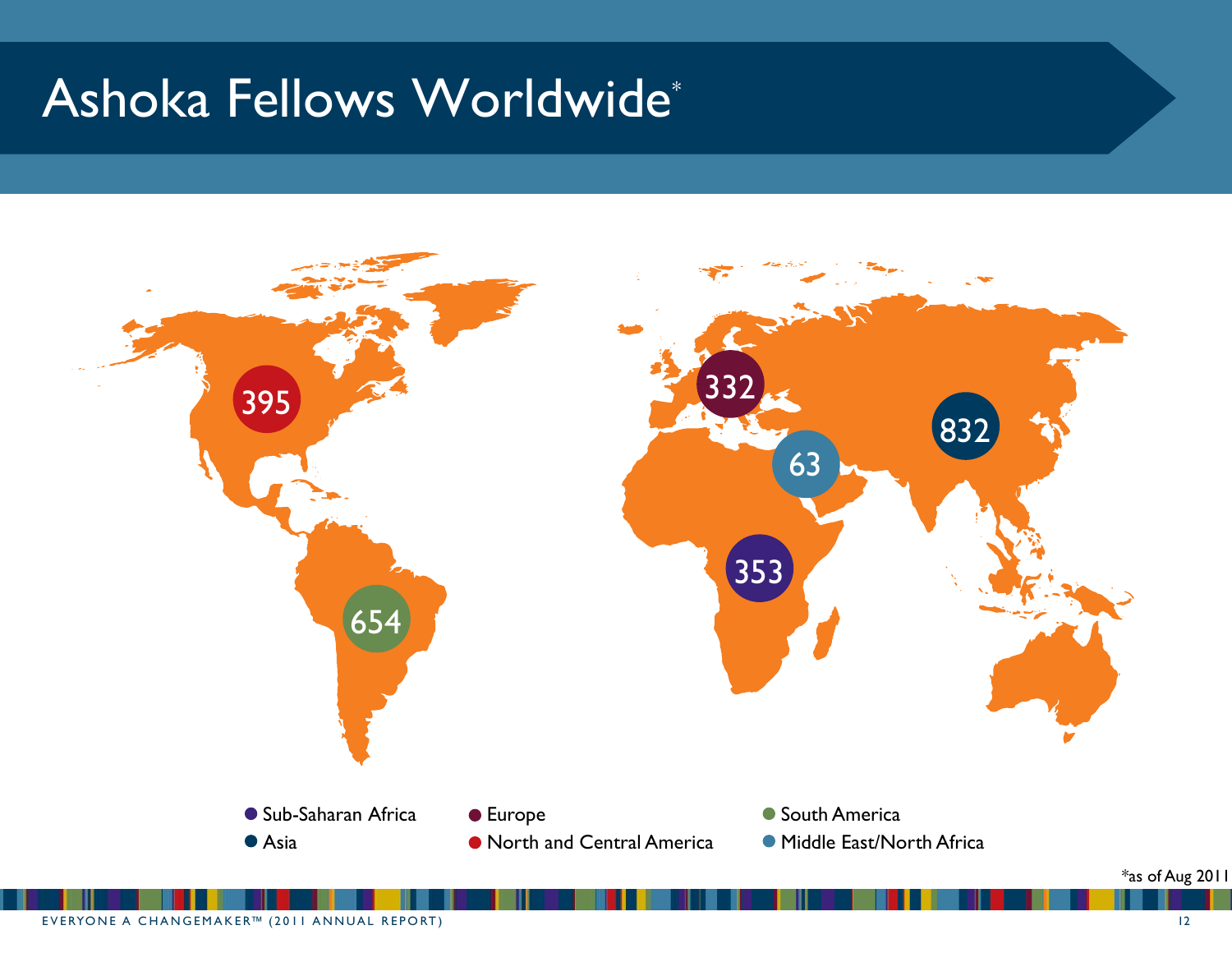



Redefining interconnections in market systems through increased access to goods and services, creation of new markets and providing ways for low-income people to generate income.

Market Dynamics and Value Chains **48%** 

Changing the rules that govern our societies through organized citizen action, changes to industry organizations and to national policies.

Public Policy and Industry Norms

Transforming the meaning of private vs. citizen sector by earning revenue, having a business joint venture and having a common vision for social impact with the business sector.

51%



Fully integrating marginalized populations by connecting critical parts of society and increasing empathy toward marginalized groups.

Full Citizenship and Empathic Ethics

Increasing the number of people who are social problem-solvers by partnering with institutions to create programs promoting social entrepreneurship and creating skill trainings to solve social problems.

44% Culture of Changemaking and Social Entrepreneurship



Source: 2010 Impact Study "Ashoka Fellows Changing Systems" conducted by Ashoka and the Corporate Executive Board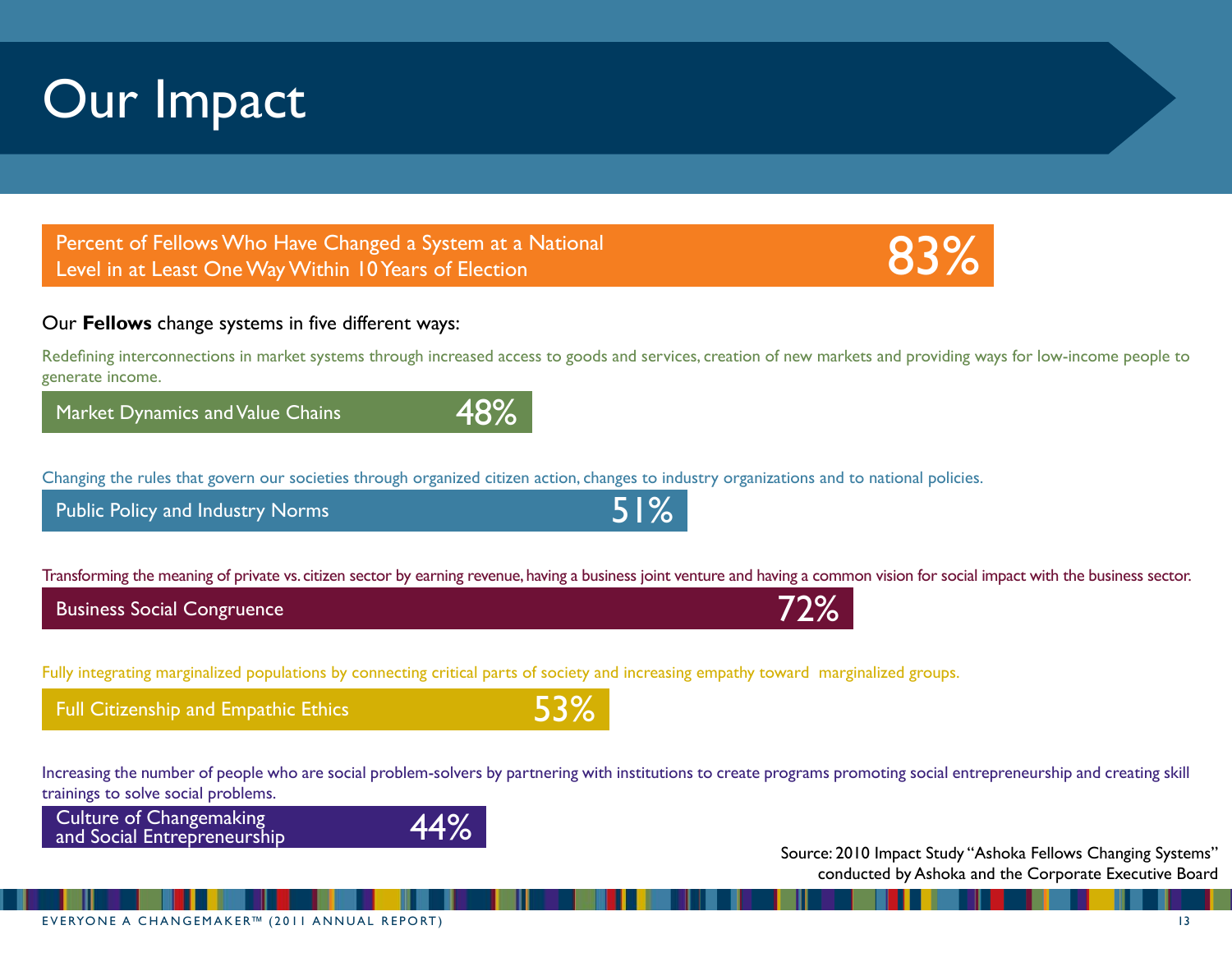# Press Perspectives



### **World Bank Institute**

"We live in a time where the numbers and complexity of problems seem to be outracing the numbers of solutions. Ashoka works to increase the number of people creating solutions—solutions to all of society's problems. Ashoka's vision is a world where everyone is a changemaker. Ashoka Fellows have dramatic (often national and global scale) impact in their specific fields. And yet the biggest impact social entrepreneurs can have is not necessarily their solutions to problems; it is their recruiting thousands of local changemakers to give their ideas wings in community after community."



### **Diana Aviv, President and CEO, Independent Sector**

"Before Ashoka, who had ever heard of social entrepreneurship? Ashoka has defined and been central to building the field both through the supporting framework of ideas and institutions it keeps creating and the benchmark excellence of its 3,000 truly leading social entrepreneur Fellows."



### **David Gergen, Director of Harvard Center on Public Leadership and Editor-at-Large for U.S. News and World Report**

"Ashoka Fellows have built a long and storied history as pioneering change agents--men and women who are transforming their communities, their regions, and one day the world. They will always deserve our gratitude."



### **Stanford Business School's Professor Laura Arrillaga-Andreessen in her new book**

"Ashoka identifies and invests in social entrepreneurs around the world...who have come up with innovative and practical ideas for solving big global problems. Bill Drayton calls the individuals behind these ideas 'changemakers.' Changemakers work to create game-changing solutions that reinvent methods of delivering essential service and can be replicated, improving millions of lives. 'Our job is not to give people fish,' he often tells people. 'It's not to teach them how to fish—it's to build new and better fishing industries.'"



### **Muhammad Yunus, Founder of the Grameen Bank, 2006 Nobel Peace Prize Winner**

"Ashoka is a great global organization, built on a brilliant idea. It picks up social innovators when they themselves don't know what great changes they can bring. That's the stage when budding innovators need the support most. Ashoka helps pool local innovations into global solutions."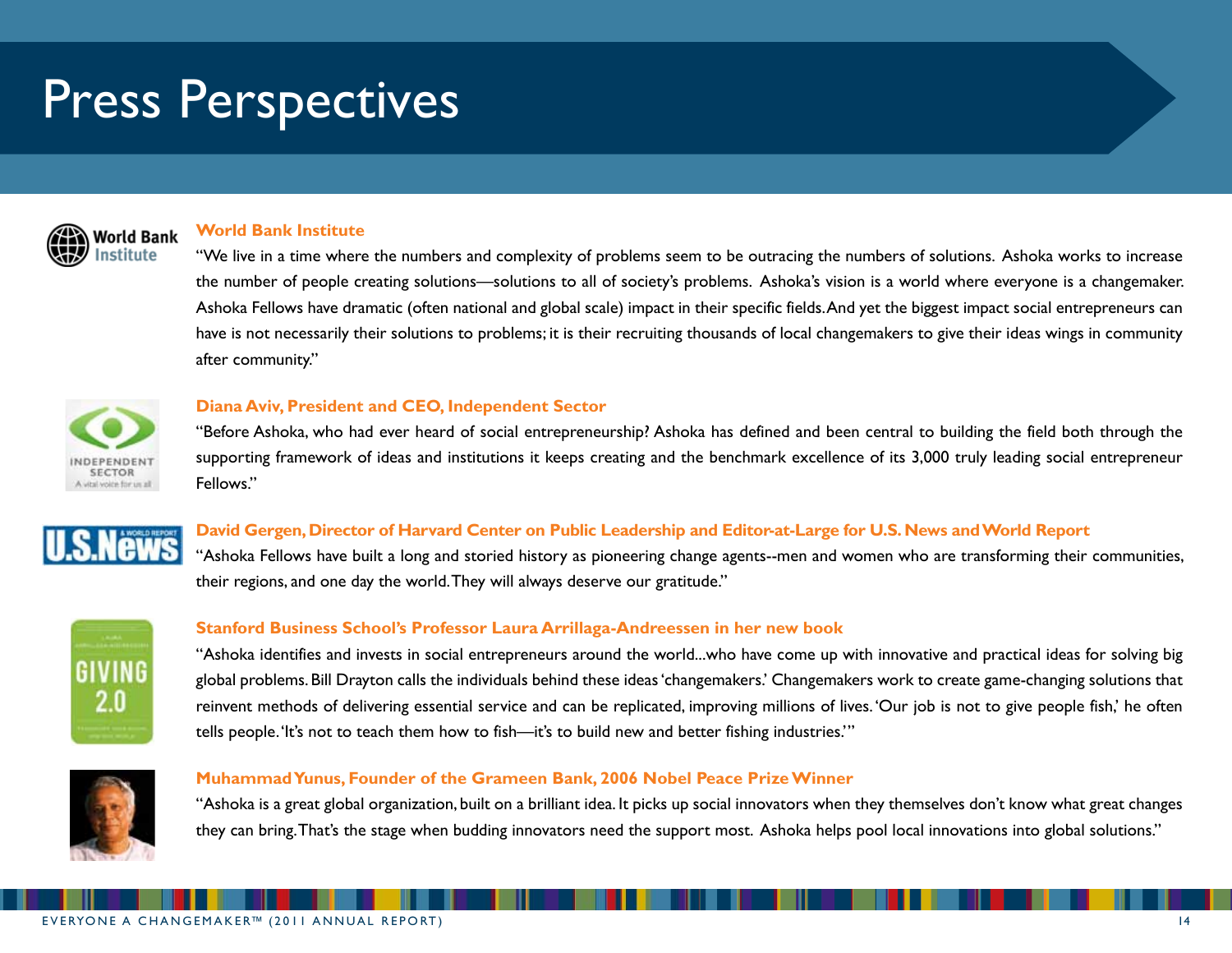# Ashoka Initiatives

### **Venture & Fellowship**

Venture & Fellowship are the mechanisms through which Ashoka finds and supports the world's leading social entrepreneurs. Ashoka was founded on the Venture model 30 years ago and it remains the heart of Ashoka—the work upon which all of our efforts depend. Once elected, Global Fellowship helps Ashoka Fellows to do more together than they could do individually—providing a global perspective for local innovation. In 2011, Ashoka welcomed over 125 new Ashoka Fellows in 39 different countries.

### **Changemakers**

Changemakers applies an open source principle of social problem-solving to anyone who chooses to participate through a series of online collaborative competitions in a community that treasures quality of idea, collegiality and innovation. In 2011, Changemakers sourced social innovations across a range of topics including improved nutrition, preventing violence against women, improving maternal health, improving mental health, community building in the Northeast US, and financing for small-medium enterprises.

### **Full Economic Citizenship**

Full Economic Citizenship (FEC) strives to enable an environment where every citizen has the opportunity and capacity to play a role in local and global economies, as consumers, producers and creators of wealth. At a minimum this means that each citizen must have access to the essential products and services—food, water, housing, energy, health, education, financial.

A landmark article, "A New Alliance for Global Change" by FEC chief entrepreneur, Valeria Budinich, and Ashoka CEO and Founder, Bill Drayton, was published in the Harvard Business Review in 2010. This publication showcased the hybrid value chain framework that Ashoka has identified, developed and facilitated for business and social actors to transform markets to serve the lowest-income populations in the world.

### **Youth Venture**

Youth Venture inspires and invests in youth to create social ventures, providing a transformative experience of leading positive change. Ashoka has engaged over 75,000 youth globally involved in over 4,000 youth-led teams.

As of 2011, Ashoka has helped launch 5,000 Youth Ventures in 19 countries. Staples and Ashoka's Youth Venture launched the fifth annual Youth Social Entrepreneurship Competition to celebrate young changemakers who are creating impact through their youth-led social change ventures. The 5th Staples Youth Social entrepreneur competition had 300 entries for 50 countries.

> *Ashoka Fellow Mary Gordon's program, Roots of Empathy, works to reduce childhood aggression by teaching students emotional literacy and fostering the development of empathy. Her program, which consists of schools hosting parents and infants in a classroom setting, has been successfully launched in 133 Canadian schools, directly affecting some 4,450 children.*

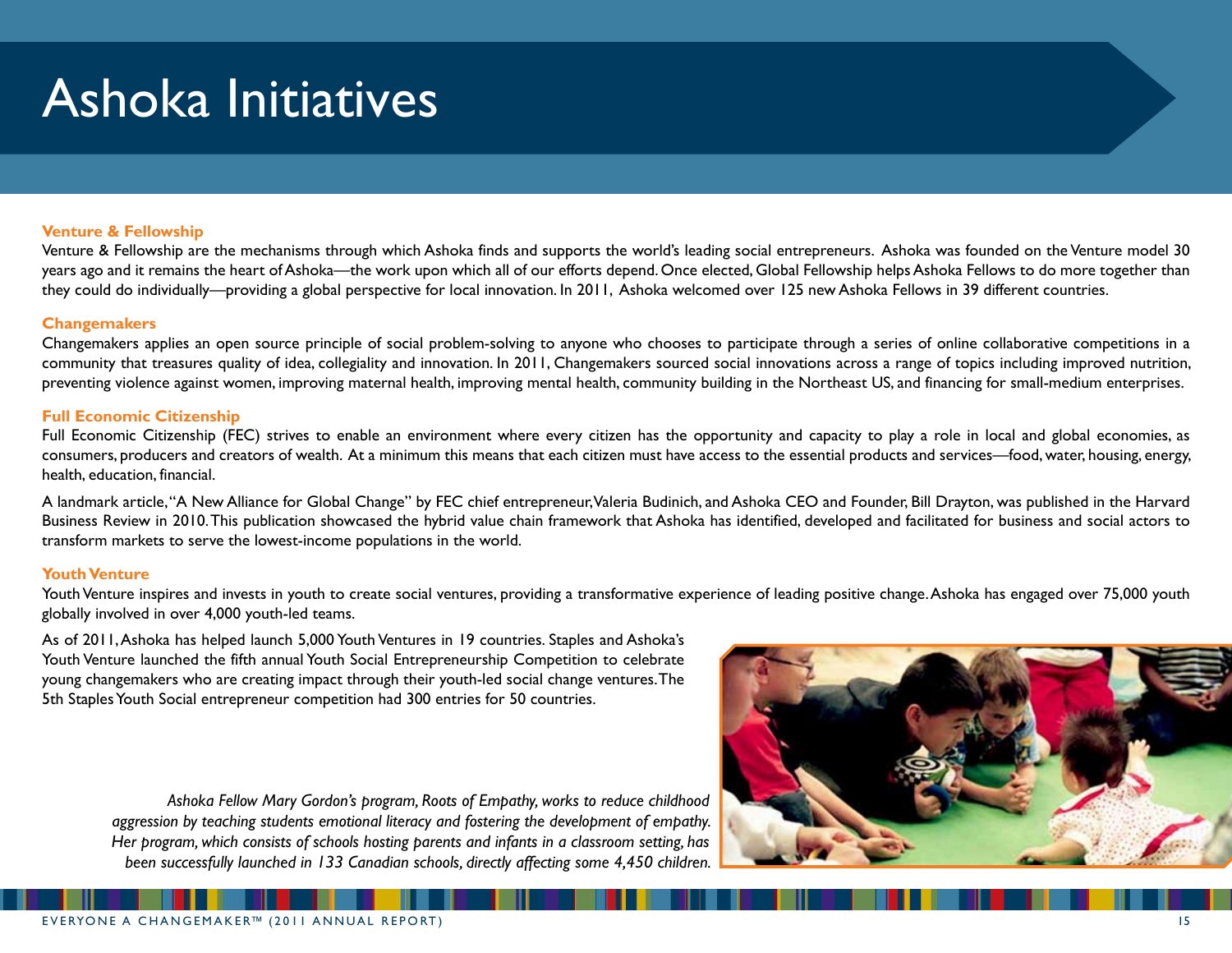# Ashoka Initiatives, *cont.*

#### **Ashoka U**

Ashoka U works to strengthen social entrepreneurship in higher education by disseminating key knowledge and resources, recognizing innovation, and facilitating collaboration between institutions of higher education, and with social entrepreneur practitioners.

In 2011, Ashoka U increased the geographic diversity of its Changemaker Campus Consortium, including Middlebury, Tecnológico Instituto de Monterrey, and the University of San Diego. In addition, Ashoka U inaugurated the Ashoka U Exchange, bringing together a vetted group of 250 leaders in social entrepreneurship education and showcasing the best innovations in campus-wide change efforts.

#### **Globalizer**

In 2011, Ashoka held two Globalizers to identify the most effective international social entrepreneurs within our network of Fellows and help them expand their impact to become truly global in scale. Ashoka leverages its global reach and network of social and business entrepreneurs to link initiatives ready for global scale to the financial, strategic and intellectual support they require. A select group of leading entrepreneurs from the private and social sectors support each participating Fellow in Accelerator Panels sharing their insights into proven strategies for rapid global growth, and crystallizing the key needs and challenges associated with each Fellow's plan.

#### **Executive in Residence**

Ashoka's Executive in Residence Social Entrepreneurship Program connects executives to inspiring on-site volunteer opportunities with Ashoka Fellows around the world. Executives committed to social change will spend time with an Ashoka Fellow's organization, working on a project critical to the success of the organization's mission. In return, executives will experience social entrepreneurship in action. Each placement is designed jointly by Ashoka, our corporate partners, and Ashoka Fellows for a variety of meaningful opportunities. Placements are managed by experienced and informed Ashoka staff on the global and local levels. In 2011, Ashoka chose four volunteers and matched them with Ashoka Fellows around the world that required their specific expertise. In 2012, we plan to grow the initiative and match between five to ten executives with Ashoka Fellows.

### **Social Investment Entrepreneurs**

The Social Investment Entrepreneurs (SIE) program identifies and supports leading social entrepreneurs striving to allocate capital for social impact. The SIE program elects and supports Ashoka SIE Fellows, expands knowledge about cutting-edge social investment models, engages major financial institutions to bring about large-scale social change, and works with other Ashoka programs to catalyze global change. In 2011, the SIE program worked with the G20 SME Finance Challenge to open-source the best models world-wide for public-private partnerships to finance small and medium enterprises.

*Ashoka Fellow Gilda Henríquez Darlas of Guatemala has developed a universal primary-school education program to equip children with the tools to become self-aware moral actors. Gilda is convinced that all people have the potential to develop empathy, compassion and wisdom if only given the opportunity to do so, which is the most fundamental purpose of her Universal Education* 

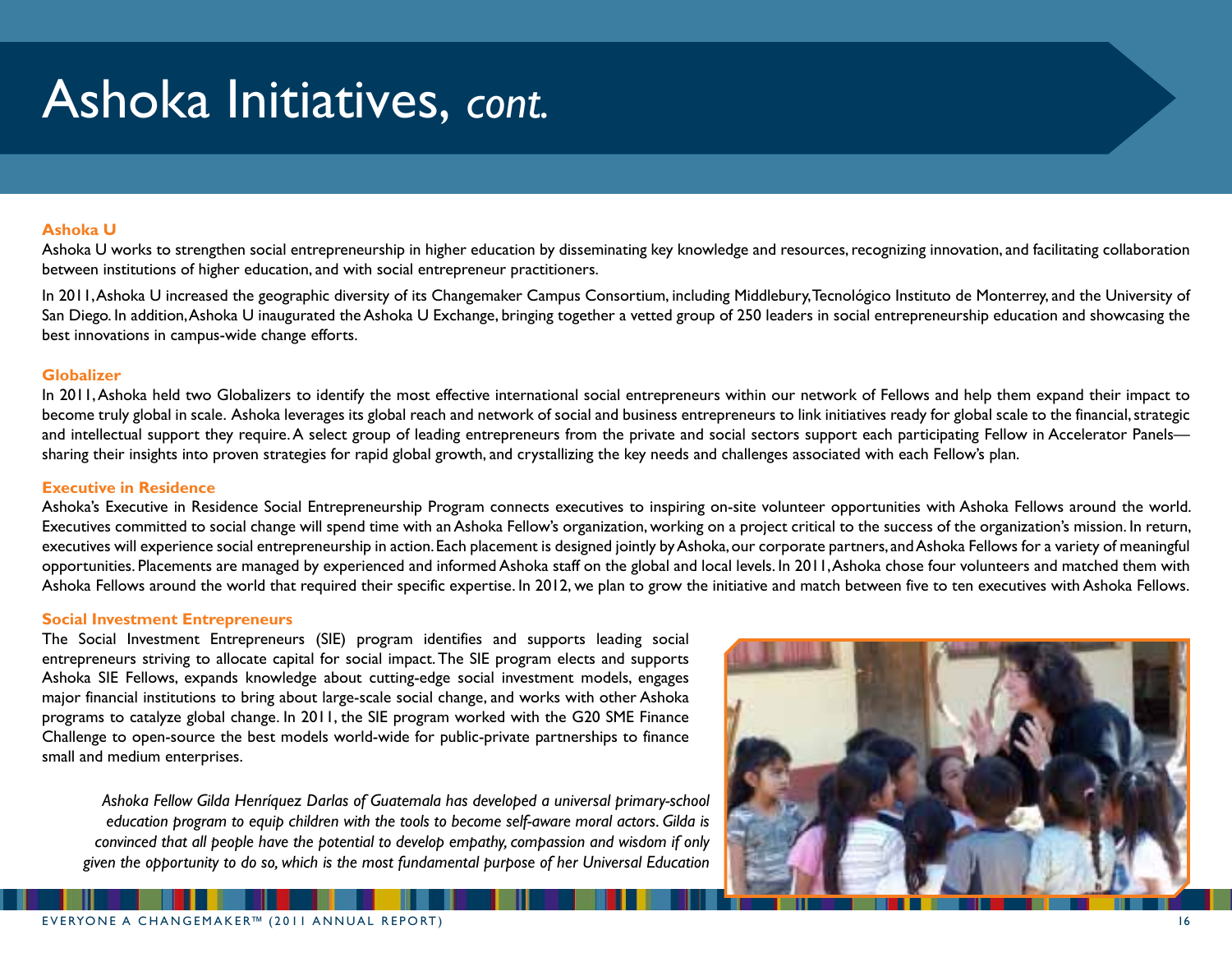# **Our Partners**

Ashoka is a community of mission-aligned individuals, organizations and corporations driving catalytic social impact. If you share our vision and would like to talk about becoming a partner, we welcome your inquiry to invest@ashoka.org.

### Selected Ashoka Investors and Business Entrepreneurs

- **F** Jeffrey Skoll
- $\blacksquare$  The Jensen Family
- **Michael Hilti**
- **Pierre and Pam Omidyar**

### Selected Global Corporate Partners

- **Amgen**
- **Barclays Bank**
- **Boehringer Ingelheim**
- CitiGroup

### Selected University Partners

- **Arizona State University**
- **Babson College**
- College of the Atlantic

### Selected Foundations

- **NAVINA**
- Bill & Melinda Gates Foundation
- Carnegie Corporation of New York
- David & Lucile Packard Foundation
- **Ford Foundation**
- **The Corporate Executive Board** Google
- **Group Danone**
- **Hilti Corporation**
- Cornell University
- **Duke University**
- George Mason University
- GE Foundation
- Goldman Sachs Foundation
- **John S. and James L. Knight Foundation**
- **P** JP Morgan Chase Foundation
- **Lemelson Foundation**
- Stephan Schmidheiny
- Sergey Brin and Anne Wojcicki
- Latham & Watkins LLP
- **McKinsey & Company**
- Nike, Inc.
- **Natura**
- **Johns Hopkins University**
- **Marquette University**
- **The New School**
- **Cone Foundation**
- **DAD** Omidyar Network
- Robert Wood Johnson Foundation
- **Rockefeller Foundation**
- Silicon Valley Community Foundation

Staples **Western Union** 

Siemens

- **Tulane University**
- **University of Maryland**
- **University of Colorado at Boulder**
- Skoll Foundation
- **W.K. Kellogg Foundation**

EVERYONE A CHANGEMAKER™ (2011 ANNUAL REPORT) 17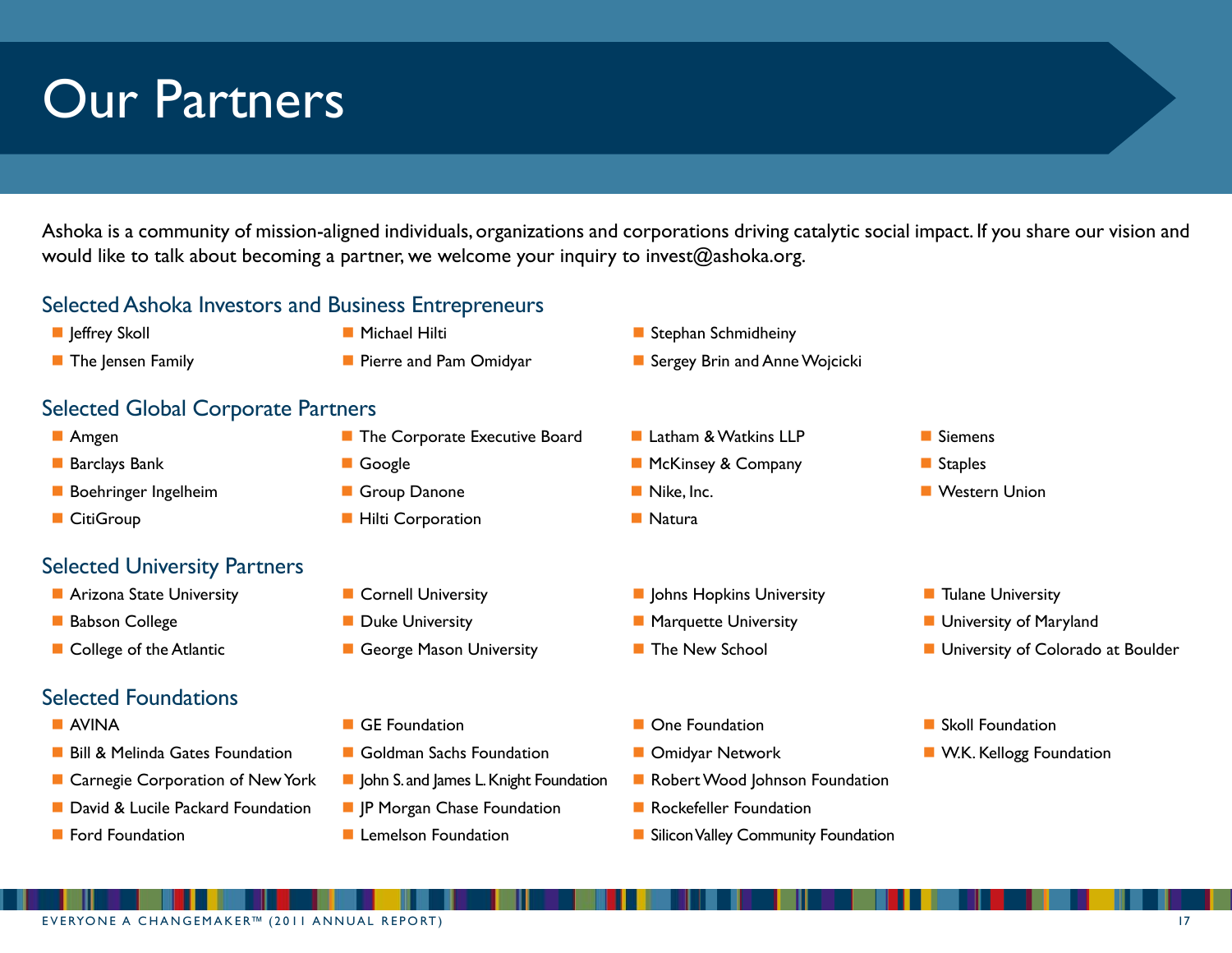# 2011 Partner Highlights

### **Making More Health—A Global Partnership with Boehringer Ingelheim**

### **Boehringer** Ingelheim

Making More Health is a global, multi-year, multi-million initiative with Boehringer Ingelheim (BI) to promote healthy individuals, families and communities by identifying and supporting the most promising solutions to challenging health problems. This partnership will initiate the election of 50 new Fellows working on health issues, host two Ashoka Changemaker competitions, and promote 300

youth entrepreneurs to tackle health problems through Ashoka's Youth Venture program. It engages BI employees by inviting them to Ashoka's online network, empowering them to launch their own initiatives, allowing them to mentor Youth Venturers, and utilize Ashoka's Executive-In-Residence program. Furthermore, Ashoka is working with BI's Strategy and Emerging Markets teams to identify trends, patterns and opportunities in the health field that could have long-term impact on BI's core business.

"Making More Health brings together two organizations committed to finding innovative people and ideas to help shape the future of the health sector. Through this partnership we will bring forth meaningful and sustainable solutions that can achieve individual and family well-being in communities around the globe."

Professor Dr. Andreas Barner, Chairman of the Board of Managing Directors of Boehringer Ingelheim

### **Citizen Media—Sourcing Global Innovation in Partnership with Google**

### Google

Ashoka has collaborated with one of the most innovative corporations of our time, Google, to build a movement around the idea of information for all. This collaboration initiated an Ashoka's Changemakers global competition to source innovations that develop media channels. With Google's support, Ashoka selects four new Ashoka Fellows who have surfaced through the Changemakers competition

engine. While the Ashoka Fellow selection is not limited to Changemakers entrants, Google uses the competition as a way to strengthen Ashoka's Fellow selection process overall. This partnership overall accelerates how technology supports social entrepreneurship across the globe.

### **The Brin Wojcicki Foundation Pledges \$2 Million Honoring Ashoka's 30th Anniversary**

The Brin Wojcicki Foundation – established by two of the world's leading entrepreneurs, Google co-founder Sergey Brin and Anne Wojcicki, co-founder of 23andMe – pledged a \$2 million grant to Ashoka in 2011. The grant matched dollar-for-dollar a fundraising campaign honoring Ashoka in its 30th anniversary this year.

"The world needs more social and business innovators. That is why more people should get involved with Ashoka. It inspires them to make a difference in their own lives, and enables them to take their great ideas to become system-changing, even global, in scope."

Anne Wojcicki, Co-Founder 23andMe Inc.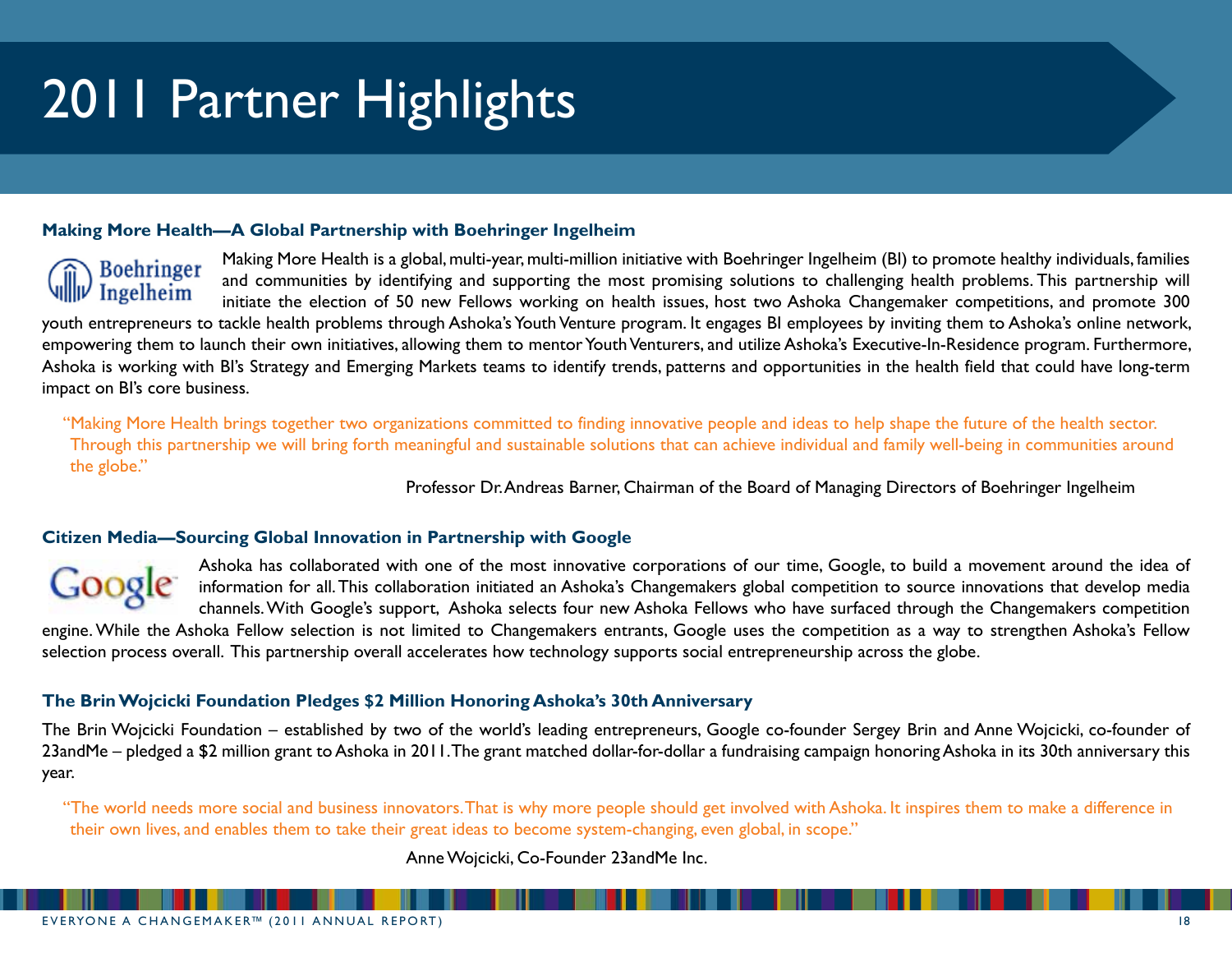# The Financials\*

| <b>Statement of Activities</b>                    |              |              |
|---------------------------------------------------|--------------|--------------|
|                                                   | 2010 Total   | 2011 Total   |
| <b>Public Support, Revenue &amp; Gains</b>        |              |              |
| <b>Public Support</b>                             | 29,071,813   | 53,660,968   |
| Revenue & Gains (Losses)                          | (308, 148)   | 2,199,309    |
| Total Support & Revenue >                         | \$28,763,665 | \$55,860,277 |
| <b>Expenses</b>                                   |              |              |
| Program Services                                  |              |              |
| Leading Social Entrepreneurs                      | 10,806,571   | 13,631,698   |
| Idea Spread and Education                         | 815,836      | 776,923      |
| New Architecture                                  | 9,592,858    | 10,845,790   |
| Group Entrepreneurship                            | 7,843,654    | 8,612,159    |
| <b>Total Program Services</b>                     | 29,058,919   | 33,866,570   |
| <b>Supporting Services</b>                        |              |              |
| Management & General                              | 2,794,035    | 2,463,759    |
| Fundraising                                       | 2,673,067    | 1,799,755    |
| <b>Total Supporting Services</b>                  | 5,467,102    | 4, 263, 514  |
| Total Expenses >                                  | \$34,526,021 | \$38,809,519 |
| Increase (Decrease) in New Assets from Operations | (5,762,356)  | 17,730,193   |
| Foreign Exchange (Gains) Losses                   | (617,069)    | 679,435      |
| Increase (Decrease) in Net Assets                 | (6,379,425)  | 18,409,628   |
| Net Assets, Beginning of Year                     | 60,321,936   | 53,942,511   |
| Net Assets, End of Year >                         | \$53,942,511 | \$72,352,139 |

| <b>Statement of Financial Position</b> |                   |              |
|----------------------------------------|-------------------|--------------|
|                                        | <b>2010 Total</b> | 2011 Total   |
| <b>Assets</b>                          |                   |              |
| Cash                                   | 8,163,860         | 13,881,753   |
| Pledges Receivable                     | 30,980,971        | 42,990,749   |
| Investments                            | 28,737,725        | 28,146,491   |
| <b>Other Assets</b>                    | 830,411           | 508,919      |
| <b>Total Assets</b> >                  | \$68,712,967      | \$85,527,912 |
|                                        |                   |              |
| <b>Liabilities</b>                     |                   |              |
| Accounts Payable & Accrued Expenses    | 667,513           | 806,872      |
| Fellowship Obligations                 | 14,102,943        | 12,368,901   |
| <b>Total Liabilities</b> >             | \$14,770,456      | \$13,175,773 |
|                                        |                   |              |
| <b>Net Assets</b>                      |                   |              |
| Unrestricted                           | 132,657           | 183,516      |
| Temporarily Restricted                 | 34,732,217        | 51,786,705   |
| <b>Permanently Restricted</b>          | 19,077,637        | 20,381,918   |
| <b>Total Net Assests</b>               | 53.942.511        | 72,352,139   |
| Total Net Assets & Liabilities >       | \$68,712,967      | \$85,527,912 |

### Annual Global Operating Expenses

As the citizen sector has grown in scale and scope, so has Ashoka. Our goal is to have 80 percent of the world's leading social entrepreneurs in the community and to have generated the richest mutual support and collaboration "network effect." Our operating budget has increased dramatically over the organization's history and reflects Ashoka's expansion beyond our core Venture program.



Ashoka's work is funded by entrepreneurs, foundations, corporations, and individuals from around the world. Ashoka does not accept funding from any government entities. Individual and institutional endowment funds provide for Ashoka's long-term stability.

### Funding Since Inception

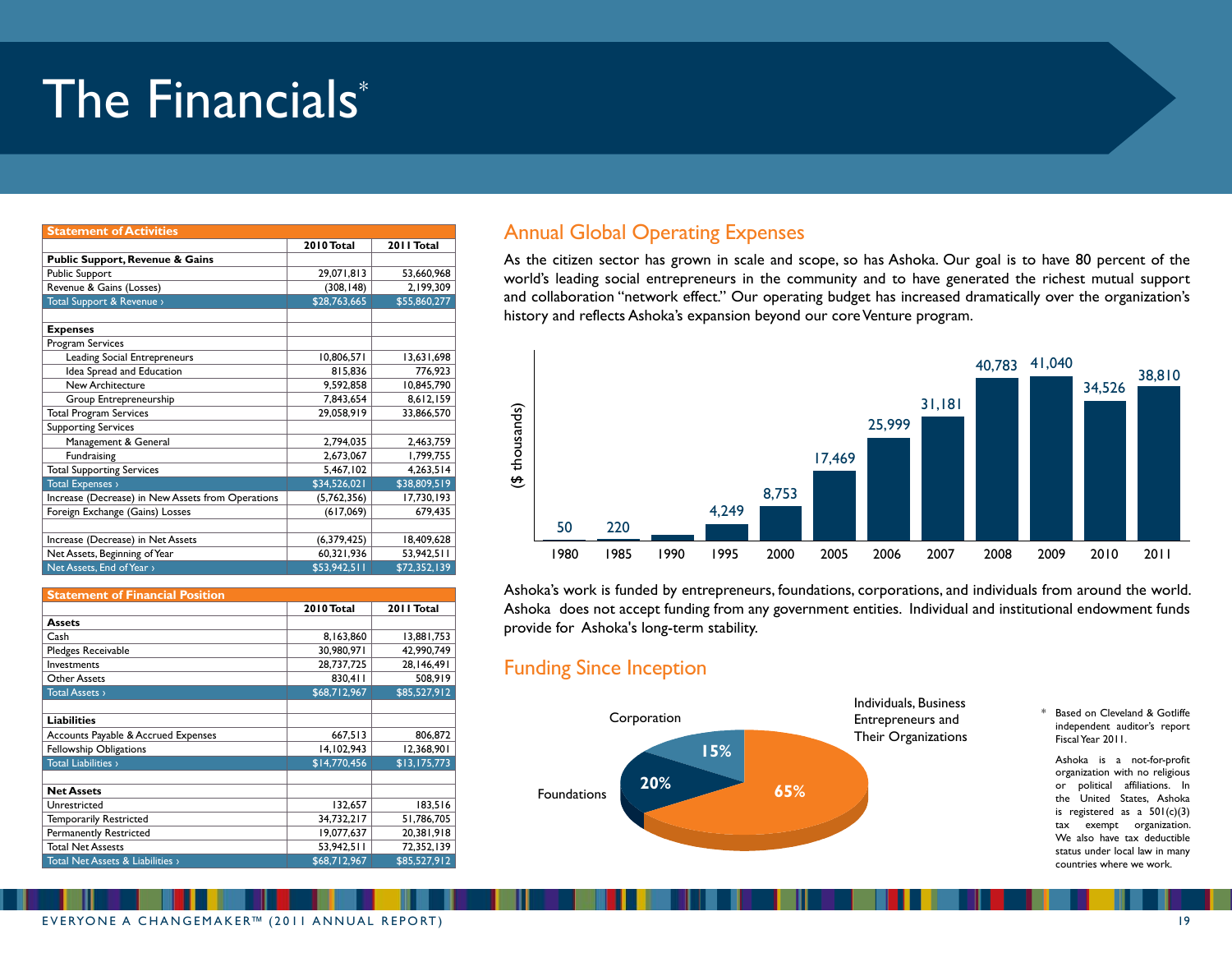# International Board of Directors



### **William Drayton › Chairman & CEO**

Before founding Ashoka, Bill Drayton was the Assistant Administrator of the US Environmental Protection Agency from 1977 to 1981. Elected a MacArthur Fellow in 1984, he also founded Get America Working!, Environmental Safety, Community Greens and Youth Venture. Mr. Drayton previously worked with McKinsey & Co. and taught at Stanford Law School and the Kennedy School of Government.



#### **Mary Gordon › Ashoka Fellow**

Mary Gordon, member of the Order of Canada, author, and Ashoka Fellow, has created award-winning programs that have been informed by the power of the loving relationships of families. In 1996, Ms. Gordon founded Roots of Empathy, a not-for-profit, evidence-based classroom program that has shown dramatic effect in reducing levels of aggression and violence among schoolchildren while raising social and emotional competence and increasing empathy.



### **William C. Kelly › President, Stewards of Affordable Housing for the Future**

Bill Kelly served as a Senior Partner at the Washington, D.C. based law firm of Latham & Watkins and now heads Stewards of Affordable Housing for the Future. He is also a Director of the Washington Legal Clinic for the Homeless and the Governance Institute. He chairs the Washington, D.C. Bar's Community Economic Development Pro Bono Project and the Elderly Housing Coalition. Mr. Kelly was a law clerk for Supreme Court Justice Lewis F. Powell, Jr.



#### **Kyle Zimmer › Founder, First Book**

Kyle Zimmer co-founded First Book, a US based organization that supplies millions of poor children across the US with their first books. Prior to founding First Book, Ms. Zimmer was an attorney, championed auto safety in thirty states, led a congressional office staff and served Ohio Governor Richard Celeste.



### **Gloria de Souza › First Ashoka Fellow**

Elected in 1982 as the first Ashoka Fellow, Gloria de Souza is the founder and Director of Parisar Ashe, an environmental education center in Mumbai, India. Ms. de Souza has made experiential, problemsolving education attractive to teachers, principals and parents across India. Today, more than ten million children are learning with her approach, and the Indian government has adopted it for use in the schools it administers.



### **Fred Hehuwat › Founder, The Green Indonesia Foundation**

While a student at Bandung Institute of Technology in Indonesia, Fred Hehuwat co-founded the non-party student movement that played a critical role in ending the Sukarno era. Mr. Hehuwat has served as Director of the National Academy of Geology and Mining, and he created Indonesia's first citizen environmental organization, the Green Indonesia Foundation.

#### **Roger Harrison › Newspaper Executive and Journalist**

Born in Ireland, Roger has had an extensive career as the Chairman or Non-Executive Director of public and private companies in the UK and U.S. In 1967 he joined The Observer, where he held the positions of Director and Joint Managing Director. He was Chief Executive from 1984-1987. Roger also served as Director at London Weekend Television, and as the Deputy Chairman of Capital Radio.

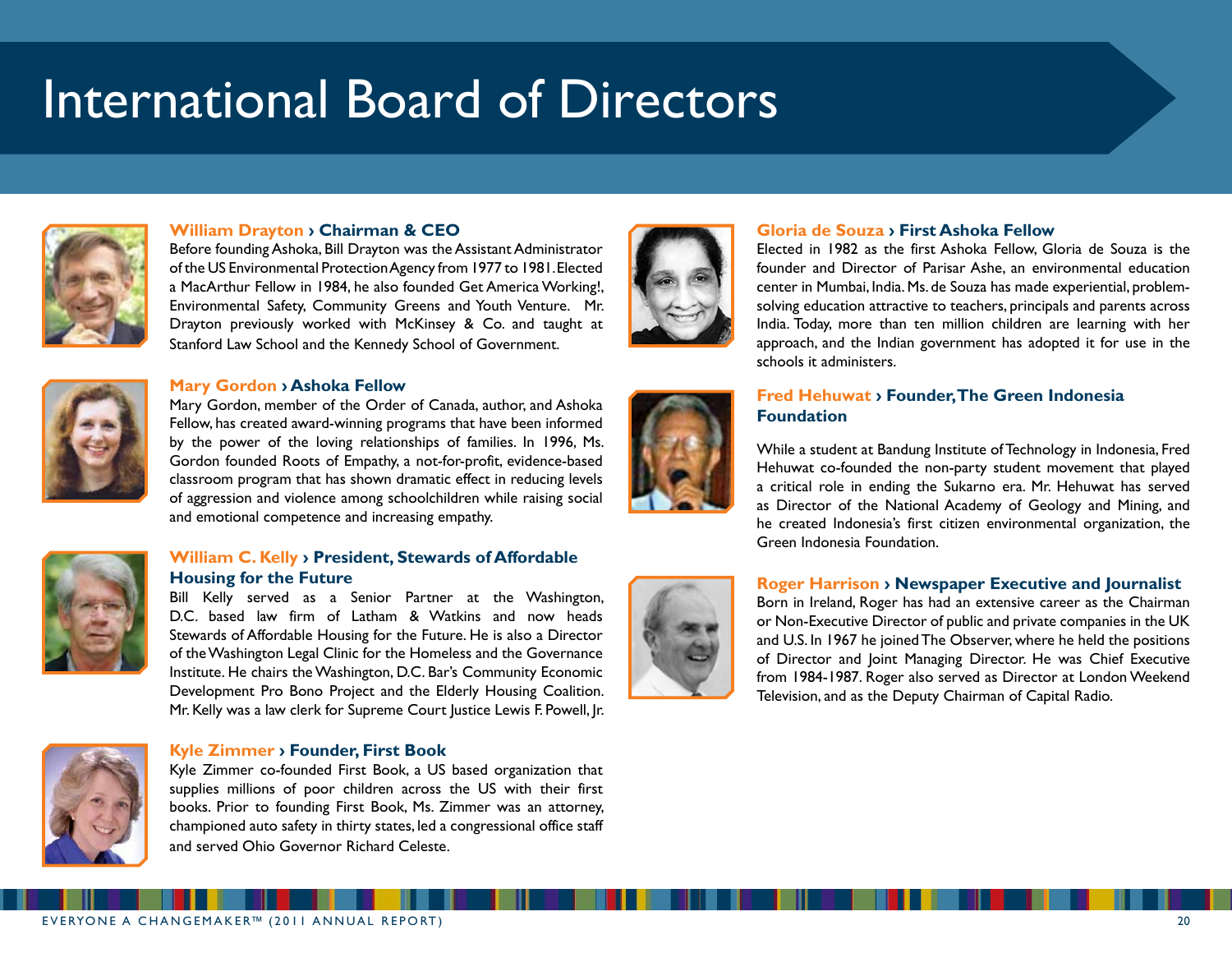# Ways to Engage

Ashoka strives to fulfill our vision of Everyone A Changemaker™ by encouraging people from all over the world to **be involved in furthering our work**.

- **Invest in Ashoka** > Ashoka provides a variety of ways you can contribute financially to support our work. www.ashoka.org/donate
- **I** Join Our Team > Learn about career, internship, and volunteer opportunities. Go directly to our online application (for internships and jobs). www.ashoka.org/getinvolved/team
- **Nominate a Fellow ›** Help us identify social entrepreneurs. If you know someone you think fits the profile of an Ashoka Fellow, please tell us about them! www.ashoka.org/nominate
- **I** Join the Ashoka Support Network > Engage with Ashoka, committing time and resources to support the work of social entrepreneurs. www.ashoka.org/asn
- **Partner with Us** > Ashoka is constantly building collaborative partnerships with leading global organizations to provide its partners an opportunity to engage with the citizen sector. www.ashoka.org/become-our-partner
- **Engage Online >** Get the latest updates on Ashoka's innovations or see what we are doing through our blogs, monthly newsletter, Twitter, Facebook, and more! www.ashoka.org/news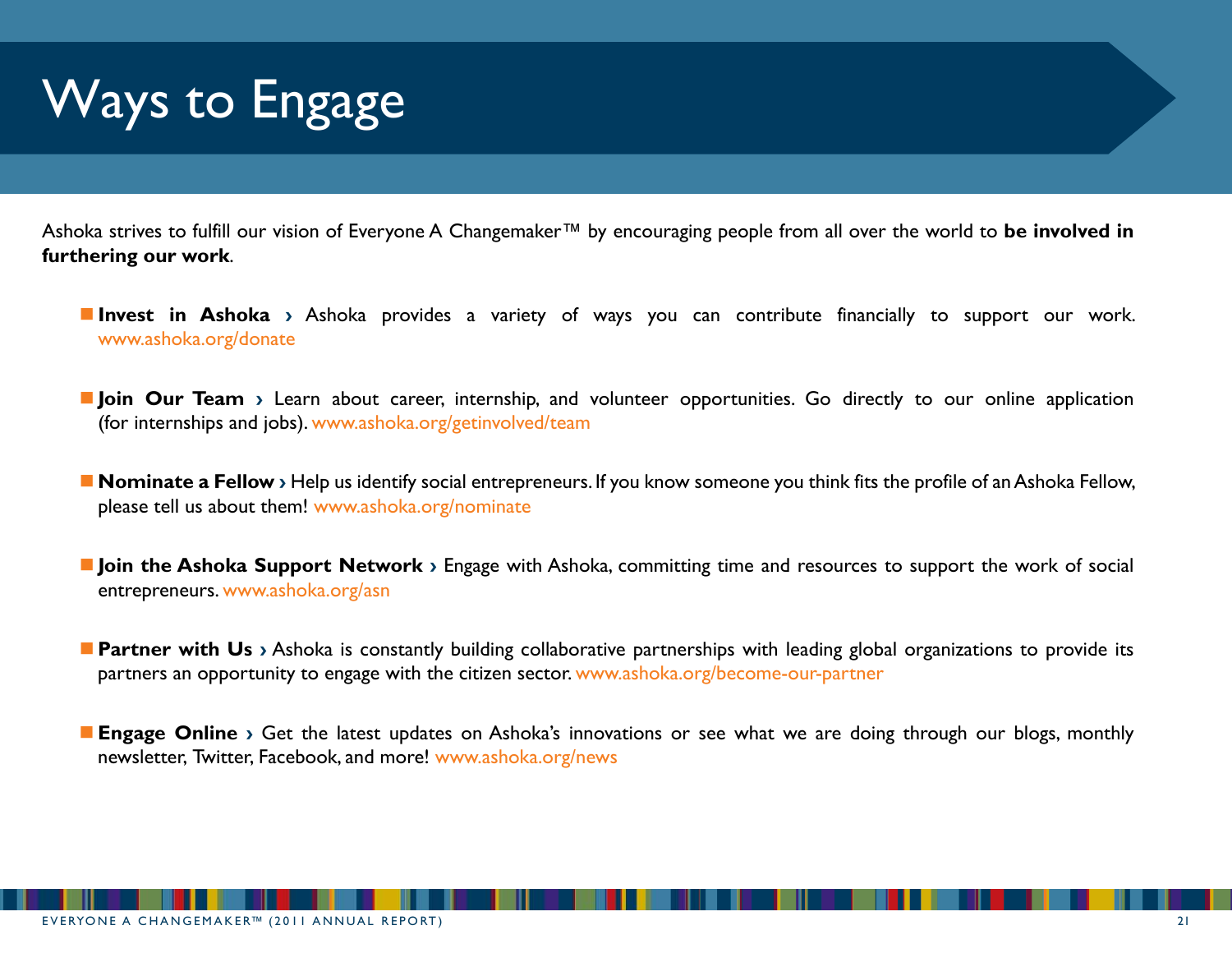